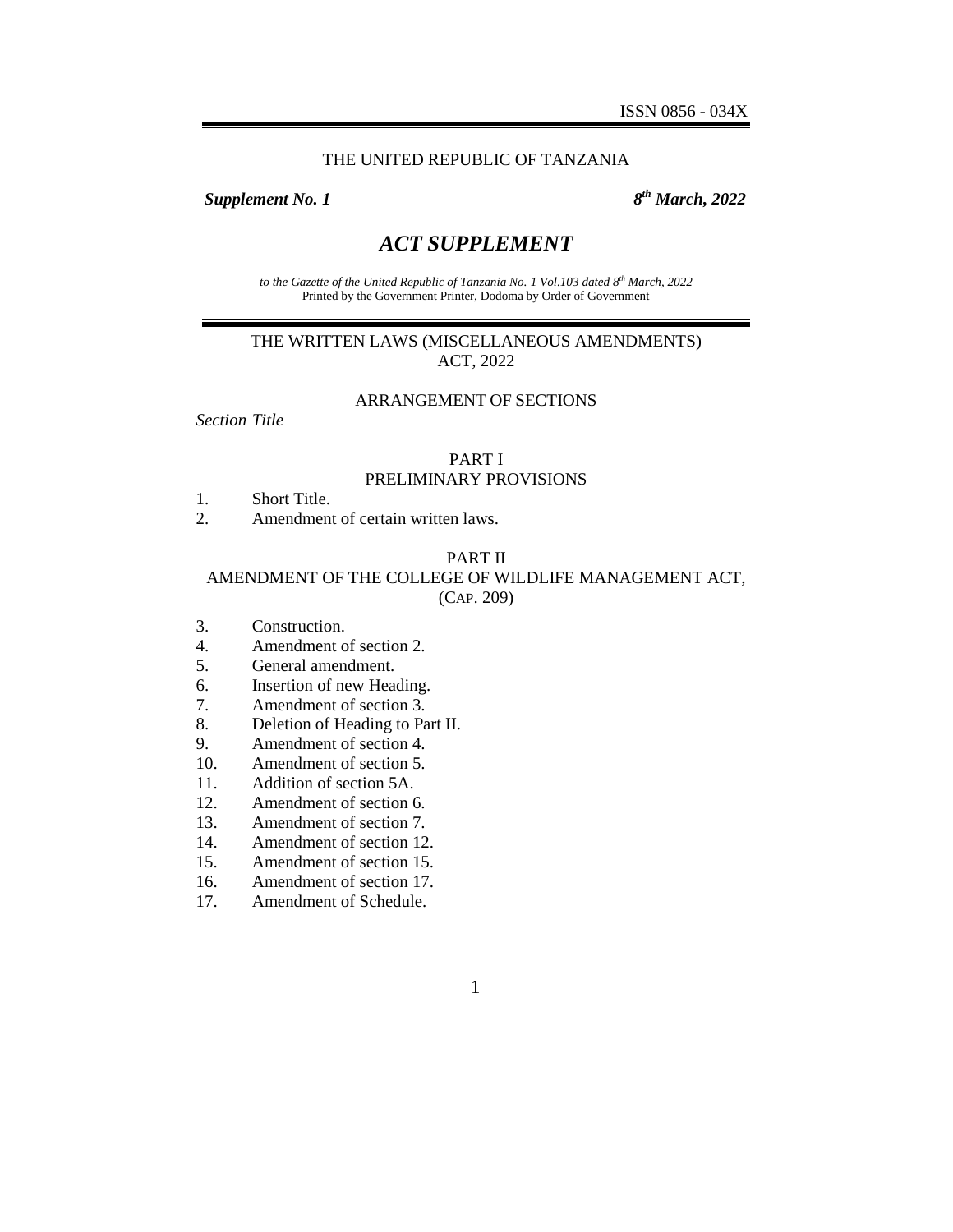#### PART III

## AMENDMENT OF THE COPYRIGHT AND NEIGHBOURING RIGHTS ACT,

### (CAP. 218)

18. Construction.

19. Amendment of section 12.

20. Addition of sections 12A and 12B.

### PART IV

### AMENDMENT OF THE CRIMINAL PROCEDURE ACT,

(CAP. 20)

- 21. Construction.
- 22. Amendment of section 2.
- 23. Amendment of section 4.
- 24. Amendment of section 91.
- 25. Amendment of section 98.
- 26. Addition of section 131A.
- 27. Repeal of section 174.
- 28. Amendment of section 194D.
- 29. Amendment of section 194F.
- 30. Repeal and replacement of section 265.
- 31. Repeal and replacement of section 285.
- 32. Amendment of section 299.
- 33. Repeal and replacement of section 395.

#### PART V

## AMENDMENT OF THE ECONOMIC AND ORGANISED CRIMES CONTROL ACT, (CAP. 200)

- 34. Construction.
- 35. Amendment of section 29.

#### PART VI

## AMENDMENT OF THE NATIONAL PROSECUTIONS SERVICE ACT, (CAP. 430)

- 36. Construction.
- 37. Amendment of section 5.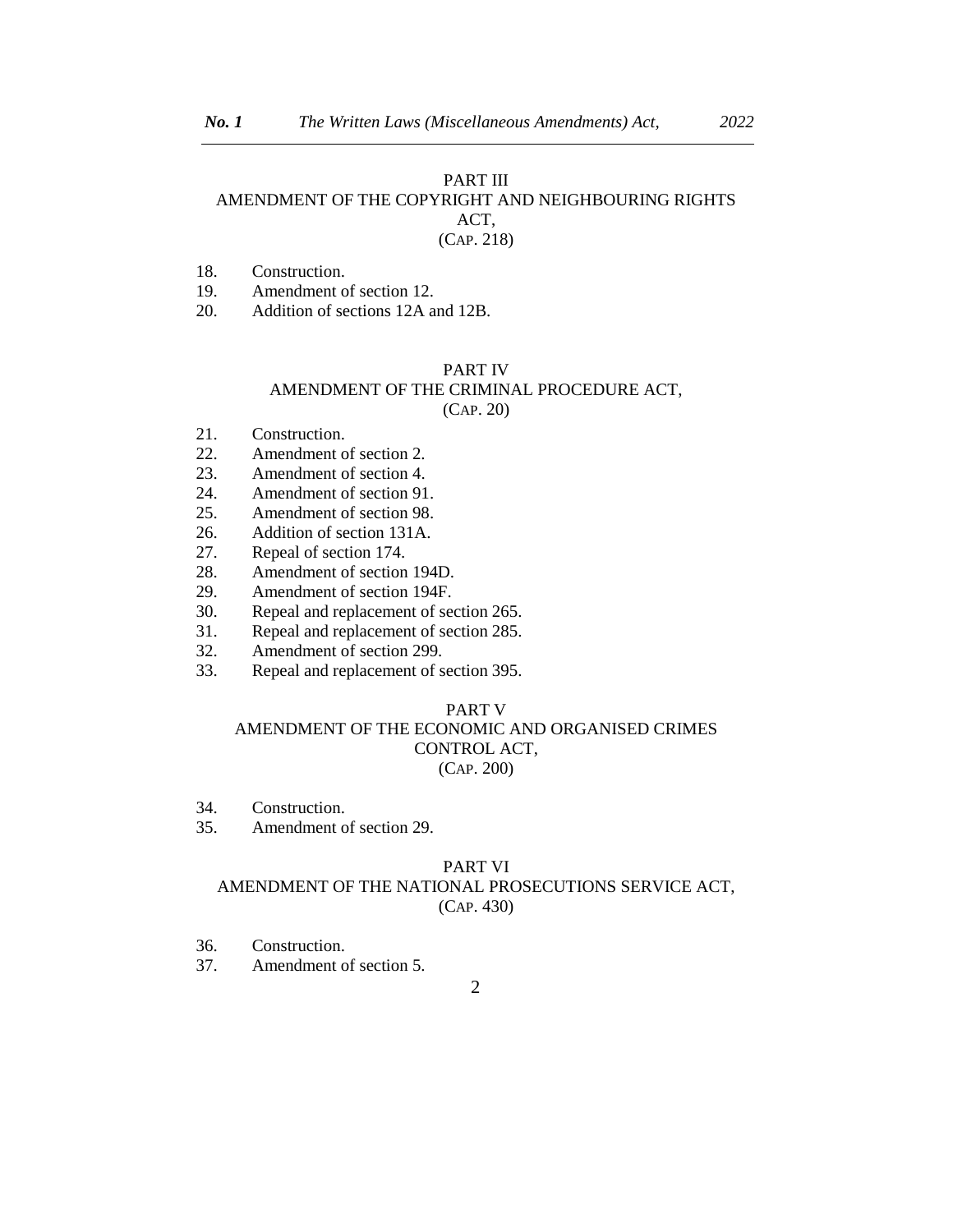38. Amendment of section 27C.

### PART VII AMENDMENT OF THE NATIONAL SPORTS COUNCIL OF TANZANIA ACT, (CAP. 49)

39. Construction.

40. Addition of section 6A.

#### PART VIII AMENDMENT OF THE PENAL CODE, (CAP. 16**)**

- 41. Construction.
- 42. General amendment.
- 43. Amendment of section 35.
- 44. Amendment of section 45.
- 45. Amendment of section 46.
- 46. Amendment of section 47.
- 47. Amendment of section 48.
- 48. Amendment of section 61.
- 49. Amendment of section 62.
- 50. Amendment of section 98.
- 51. Amendment of section 114.
- 52. Amendment of section 138C.
- 53. Amendment of section 141.
- 54. Amendment of section 144.
- 55. Amendment of section 169A.
- 56. Amendment of section 171A.
- 57. Amendment of section 176A.
- 58. Amendment of section 178.
- 59. Amendment of section 207.
- 60. Amendment of section 208.
- 61. Amendment of section 283.
- 62. Amendment of section 284.
- 63. Amendment of section 310.
- 64. Amendment of section 319.
- 65. Amendment of section 321.
- 66. Amendment of section 331.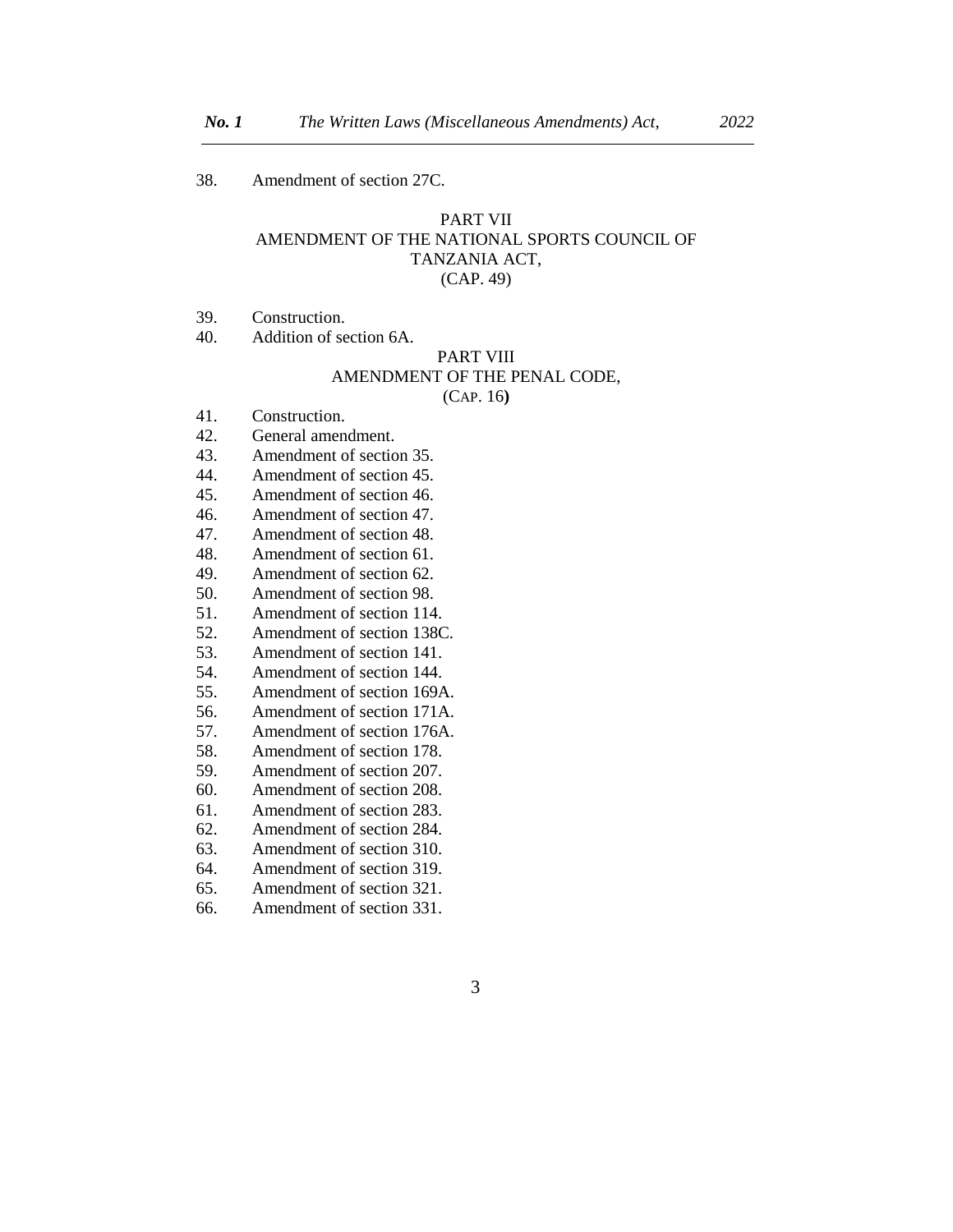## PART IX AMENDMENT OF THE UNIVERSAL COMMUNICATIONS SERVICES ACCESS ACT, (CAP. 422)

- 67. Construction.
- 68. Amendment of section 7.
- 69. Amendment of section 9.
- 70. Amendment of Schedule.

### PART X AMENDMENT OF THE VETERINARY ACT, (CAP. 319)

- 71. Construction.
- 72. Amendment of section 2.
- 73. Repeal and replacement of section 10.
- 74. Amendment of section 15.
- 75. Amendment of section 16.<br>76. Amendment of section 21.
- Amendment of section 21.
- 77. Amendment of section 29.
- 78. Amendment of section 38.
- 79. Amendment of section 40.
- 80. Addition of section 50A.
- 81. Amendment of section 52.
- 82. Amendment of Schedule.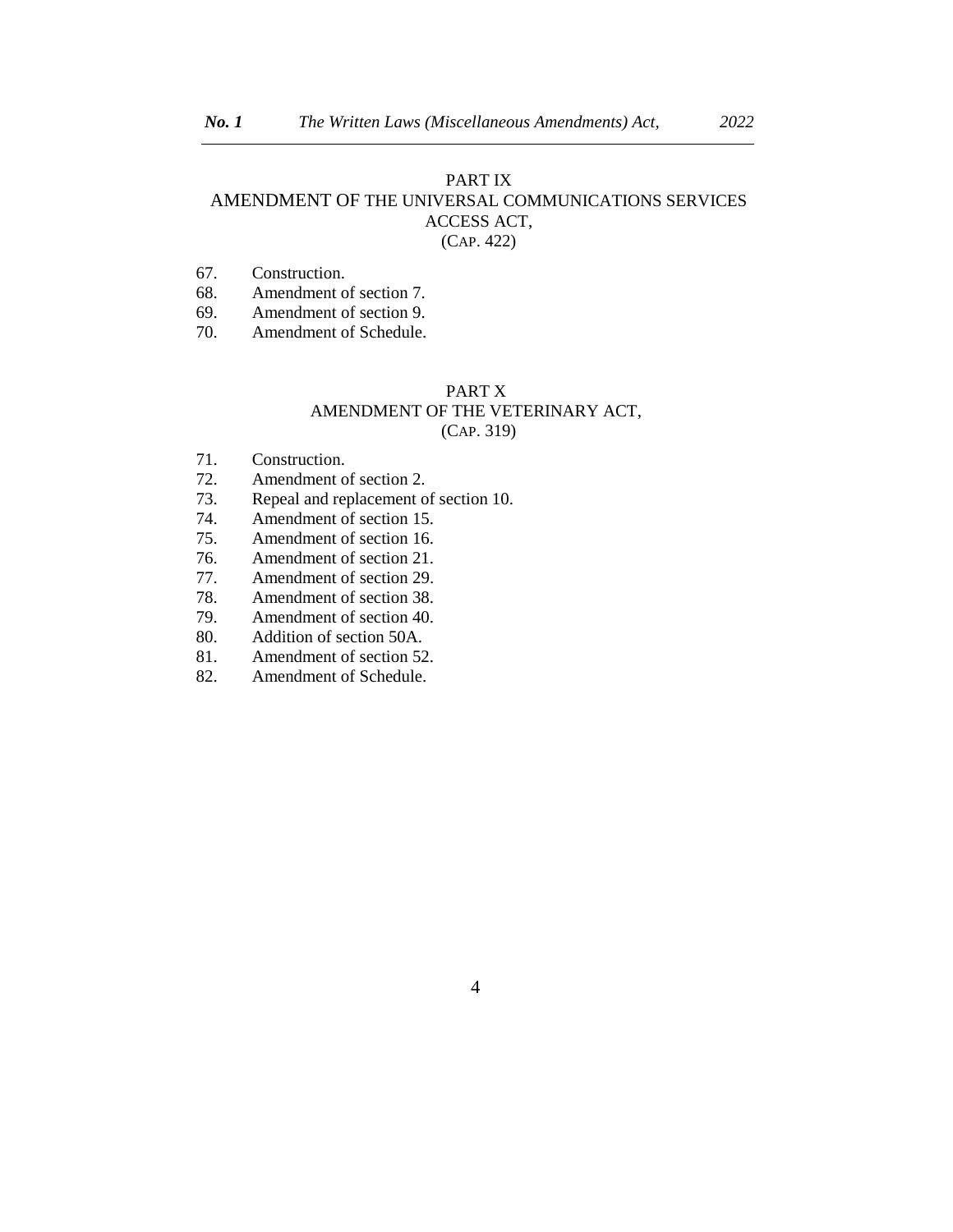## THE UNITED REPUBLIC OF TANZANIA



NO.1 OF 2022

I ASSENT

SAMIA SULUHU HASSAN *President*

[23<sup>rd</sup> February, 2022]

#### **An Act to amend certain written laws.**

**ENACTED** by the Parliament of the United Republic of Tanzania.

#### PART I PRELIMINARY PROVISIONS

Short Title **1.** This Act may be cited as the Written Laws (Miscellaneous Amendments) Act, 2022.

Amendment of certain written laws **2.** The written laws specified in various Parts of this Act are amended in the manner specified in their respective Parts.

PART II AMENDMENT OF THE COLLEGE OF WILDLIFE MANAGEMENT ACT, (CAP. 209)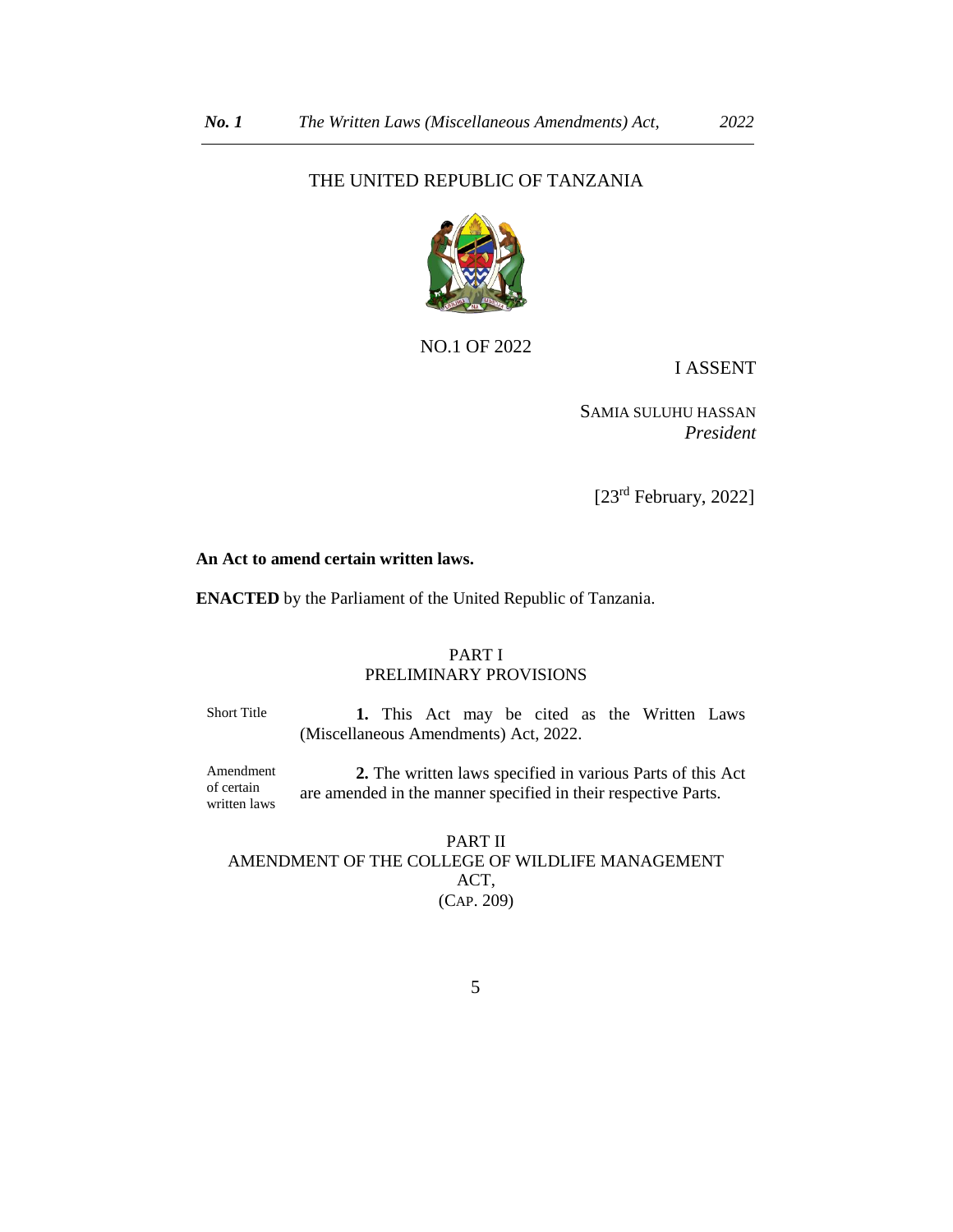| Construction<br>Cap. 209    | 3. This Part shall be read as one with the College of<br>Wildlife Management Act, hereinafter referred to as the<br>"principal Act".                                                                                                                                                                                                                                                                                                                                                                                                                          |
|-----------------------------|---------------------------------------------------------------------------------------------------------------------------------------------------------------------------------------------------------------------------------------------------------------------------------------------------------------------------------------------------------------------------------------------------------------------------------------------------------------------------------------------------------------------------------------------------------------|
| Amendment<br>of section 2   | 4. The principal Act is amended in section 2, by-<br>(a) deleting the definitions of the terms "decrees",<br>"financial year", and "Principal"; and<br>(b) adding in the appropriate alphabetical order the<br>following new definitions:<br>""patron" means a person of honor committed to<br>provide financial or resources support to<br>the College;<br>"Rector" means the Rector of the College<br>appointed under section 6;".                                                                                                                          |
| General<br>amendment        | <b>5.</b> The principal Act is amended generally by deleting the<br>word "Principal" wherever it appears in the Act and substituting<br>for it the word "Rector".                                                                                                                                                                                                                                                                                                                                                                                             |
| Insertion of<br>new Heading | The principal Act is amended by inserting<br>6.<br>immediately after section 2 the following new Heading:<br>"PART II<br>THE COLLEGE AND THE GOVERNING BODY"                                                                                                                                                                                                                                                                                                                                                                                                  |
| Amendment<br>of section 3   | 7. The principal Act is amended in section $3(2)$ , by-<br>(a) adding a comma and the word "degree" immediately<br>after the word "Diploma" appearing in paragraph (a);<br>and<br>(b) deleting paragraph (b) and substituting for it the<br>following:<br>"(b) to provide research and consultancy services<br>in applied wildlife management, tourism<br>and other allied disciplines to individuals<br>organisations<br>concerned<br>with<br>and<br>conservation, tourism and management of<br>wildlife and hence enhancing the primary<br>teaching role.". |
|                             |                                                                                                                                                                                                                                                                                                                                                                                                                                                                                                                                                               |

Deletion of Heading to Part II **8**. The principal Act is amended by deleting the Heading to Part II.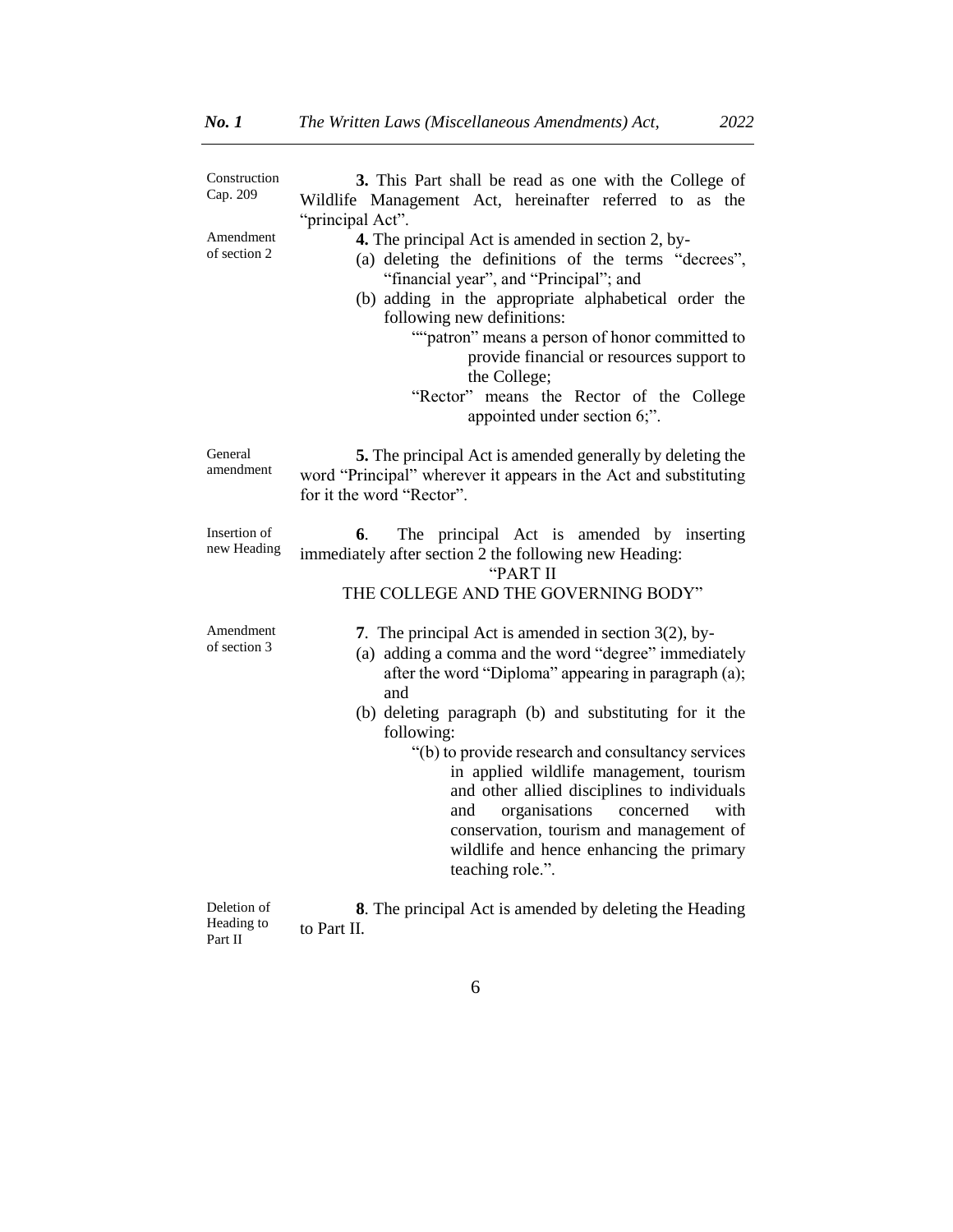| Amendment<br>of section 4 | <b>9.</b> The principal Act is amended in section 4, by-<br>(a) deleting the words "and incorporation" appearing in<br>the marginal note;<br>(b) deleting the words "government, control<br>and<br>administration" appearing in subsection (1) and<br>substituting for them the words "government and<br>control"; and<br>(c) adding immediately after subsection (3),<br>the<br>following:<br>"(4) The Minister may, by Notice<br>published in the Gazette, amend the Schedule,<br>save for provisions relating to composition of the<br>Governing Body.".                                                                                                                                                                                                            |
|---------------------------|------------------------------------------------------------------------------------------------------------------------------------------------------------------------------------------------------------------------------------------------------------------------------------------------------------------------------------------------------------------------------------------------------------------------------------------------------------------------------------------------------------------------------------------------------------------------------------------------------------------------------------------------------------------------------------------------------------------------------------------------------------------------|
| Amendment<br>of section 5 | <b>10.</b> The principal Act is amended in section $5(1)$ by<br>deleting paragraphs (d) and (e) and substituting for them the<br>following:<br>"(d) subject to the provisions of this Act and other<br>relevant laws, the making of the rules relating<br>to-<br>the terms and conditions of service,<br>(i)<br>including the appointment, dismissal,<br>other<br>remunerations<br>salary<br>and<br>of<br>members of the staff of the College; and<br>(ii) the academic management of the College,<br>including the grant of scholarships and<br>studentships, and the revocation of any<br>such grant;<br>(e) the promotion of strategic initiatives for the<br>amalgamation of the College with other<br>wildlife training institutions in the United<br>Republic;". |
| Addition of<br>section 5A | 11. The principal Act is amended by adding immediately<br>after section 5 the following:<br>"Establishme<br><b>5A.</b> The Governing Body may, for<br>nt of<br>better implementation of academic and<br>faculties,<br>administrative functions of the College and<br>departments,<br>extension of its services, establish branches<br>units etc.<br>or campuses, as the case may be, and such                                                                                                                                                                                                                                                                                                                                                                          |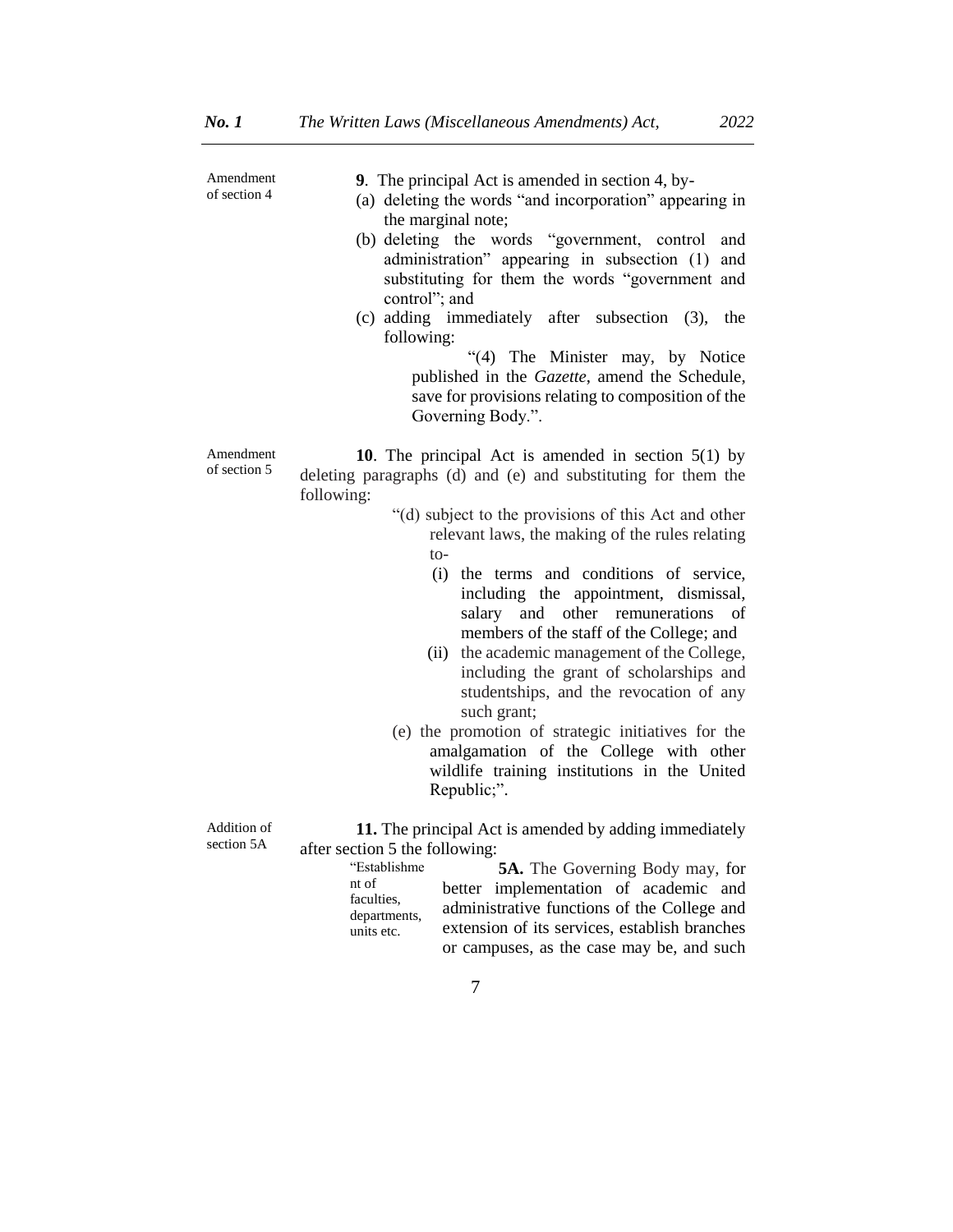Amendment of section 6

**12**. The principal Act is amended in section 6, by-

determine.".

(a) inserting the words "and the accounting officer" between the words "officer" and "of" appearing in subsection  $(1)$ ;

number of faculties, departments, units or sections within the College with prescribed functions as the Governing Body may

- (b) deleting the word "The" appearing at the beginning of subsection (2) and substituting for it the words "Subject to subsection (4), the" ;
- (c) deleting subsection (3) and substituting for it the following:

"(3) Subject to subsection (4), the Governing Body may, on such terms and conditions of service as it may determine, appoint-

- (a) Deputy Rector responsible for academics, research and consultancy; and
- (b) Deputy Rector responsible for planning, finance and administration.";
- (d) adding immediately after subsection (3) the following:

"(4) The Governing Body shall, in making appointments under this section, have regards to the criteria for appointment of Rector and Deputy Rectors as may be prescribed by the authority responsible for registration and accreditation of the College."; and

(e) renumbering subsection (4) as subsection (5).

**13.** The principal Act is amended in section 7, by-

- (a) deleting a full stop appearing at the end of paragraph (b) and substituting for it a colon; and
- (b) adding immediately after paragraph (b) the following proviso:
	- 8

Amendment of section 7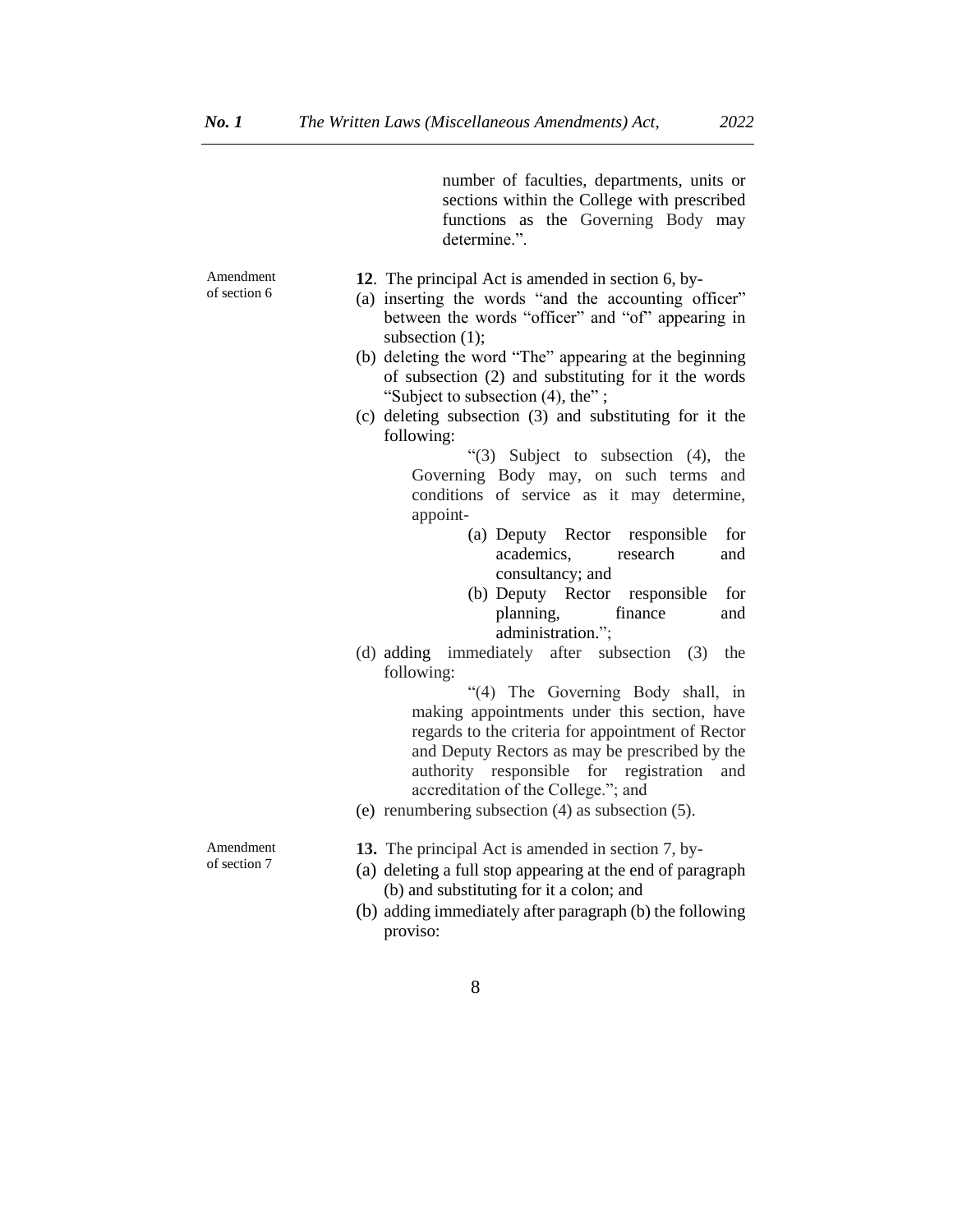|                            | "Provided that, the Governing Body<br>shall have regards to the criteria for appointment<br>of academic staff as may be prescribed by the<br>authority responsible for registration<br>and<br>accreditation of the College.".                                                                                                                                                                                                                                                                                                                                                                                                                                                                                                                                                                                                                                                                    |
|----------------------------|--------------------------------------------------------------------------------------------------------------------------------------------------------------------------------------------------------------------------------------------------------------------------------------------------------------------------------------------------------------------------------------------------------------------------------------------------------------------------------------------------------------------------------------------------------------------------------------------------------------------------------------------------------------------------------------------------------------------------------------------------------------------------------------------------------------------------------------------------------------------------------------------------|
| Amendment<br>of section 12 | 14. The principal Act is amended in section 12, by-<br>(a) inserting a new paragraph (a) as follows:<br>"(a) such sums which may be appropriated to the<br>College by Parliament;";<br>(b) renaming paragraphs (a) to (d) as paragraphs (b) to<br>(e) respectively;<br>(c) deleting the words "fees or gifts" appearing in<br>paragraph (b) as renamed and substituting for them<br>the words "fees, gifts or investment".                                                                                                                                                                                                                                                                                                                                                                                                                                                                       |
| Amendment<br>of section 15 | 15. The principal Act is amended in section 15, by-<br>(a) deleting subsection (1) and substituting for it the<br>following:<br>"(1) At least three months before the<br>commencement of any financial year, the Rector<br>shall prepare or cause to be prepared for the<br>approval of the Governing Body annual<br>estimates of the revenue and expenditure of the<br>College for the ensuing financial year.<br>(2) The Governing Body shall, subject to<br>any modifications and amendments which it may<br>consider appropriate, consider and approve the<br>estimates prepared in accordance with subsection<br>$(1)$ .";<br>(b) renumbering subsections $(2)$ and $(3)$ as subsections<br>$(3)$ and $(4)$ respectively; and<br>(c) deleting the words "Governing Body" appearing in<br>the opening phrase of subsection (3) as renumbered<br>and substituting for them the word "Rector". |
| Amendment<br>of section 17 | <b>16.</b> The principal Act is amended in section 17, by-<br>(a) deleting the monoical note and appointment for it the                                                                                                                                                                                                                                                                                                                                                                                                                                                                                                                                                                                                                                                                                                                                                                          |

(a) deleting the marginal note and substituting for it the following:

"Regulations and rules"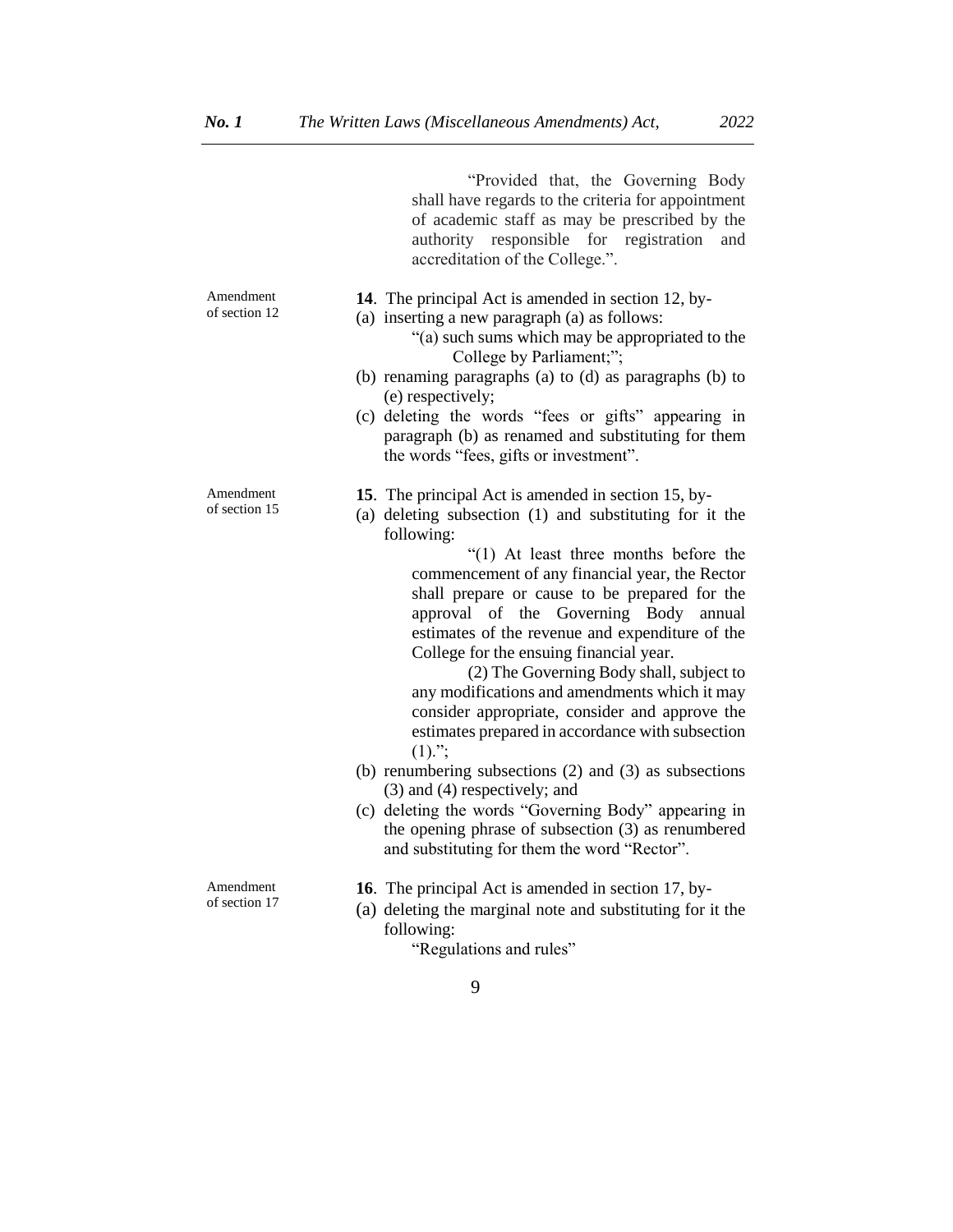(b) inserting a new subsection (1) as follows:

"(1) The Minister may make regulations for the better implementation of this Act.";

- (c) renumbering subsections  $(1)$ ,  $(2)$ ,  $(3)$  and  $(4)$  as subsections  $(2)$ ,  $(3)$ ,  $(4)$  and  $(5)$  respectively;
- (d) deleting subsection (3) as renumbered and substituting for it the following:

"(3) Without prejudice to the generality of subsection (2), the Governing Body may make rules-

- (a) prescribing conditions and terms upon which any specified facility or service within the scope of the functions of the College shall be provided to the public and other persons;
- (b) providing for conduct of examinations and continuous assessment of students;
- (c) for setting fees, rates and other charges for or in connection with the provision by the College of any facilities or services;
- (d) providing for and regulating discipline and disciplinary proceedings amongst staff and other members of the College;
- (e) providing for and regulating discipline and disciplinary proceedings amongst students;
- (f) providing for convocation of the entire membership of the College, including current staff and students, and such rights and privileges as the College deems fit;
- (g) providing for any matter which may be prescribed under this Act."; and
- (e) deleting subsections (4) and (5) as renumbered.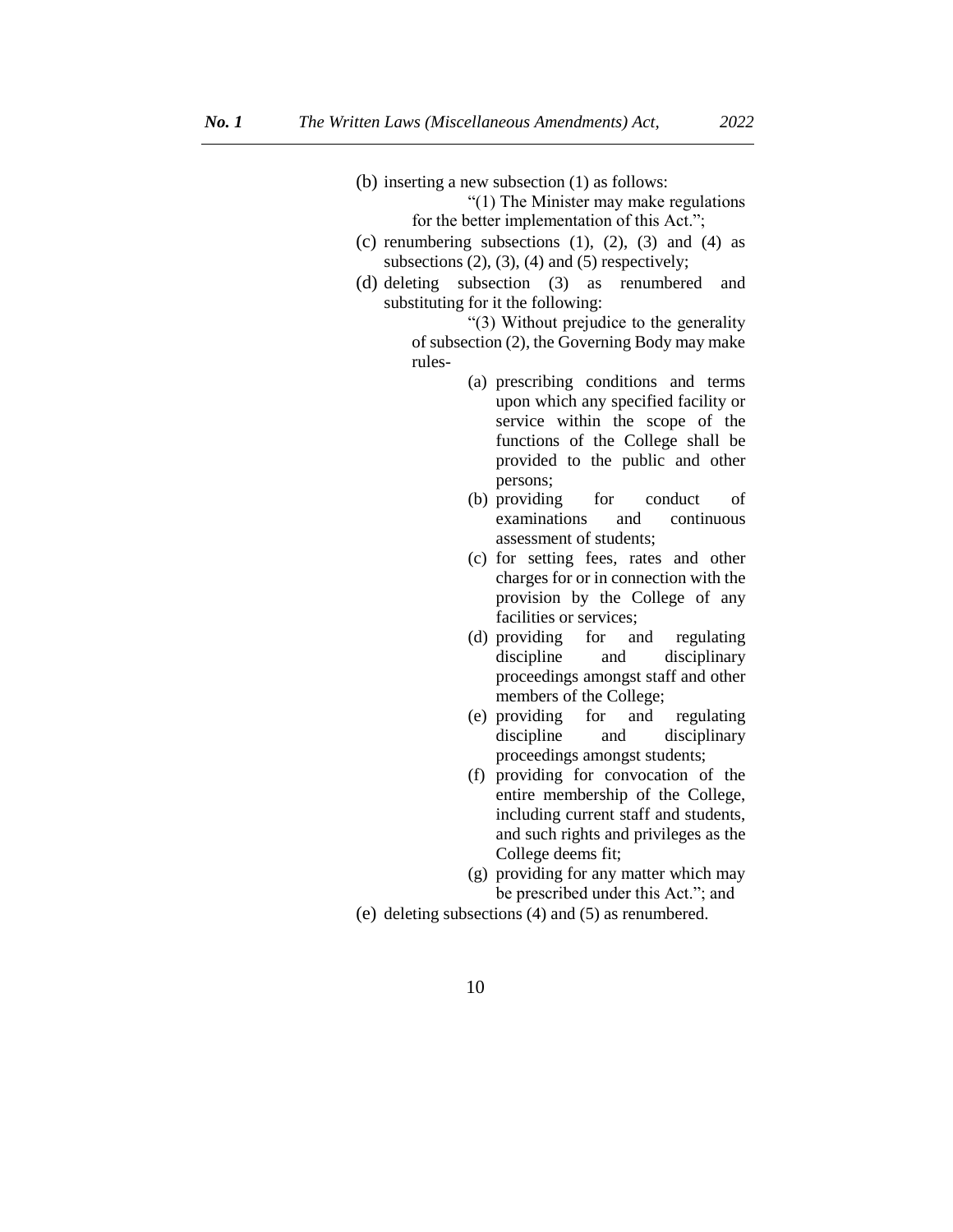Amendment of Schedule

**17.** The principal Act is amended in paragraph 2 of the Schedule, by-

- (a) deleting item (b) appearing in subparagraph (1) and substituting for it the following:
	- "(b) eight other members appointed by the Minister as follows-
		- (i) the Director of Wildlife;
		- (ii) the Conservation Commissioner of Tanzania Wildlife Management Authority;
		- (iii) the Conservation Commissioner of the Tanzania National Parks;
		- (iv) the Conservation Commissioner of the Ngorongoro Conservation Area Authority;
		- (v) the Conservation Commissioner of the Tanzania Forest Services Agency;
		- (vi) a representative of conservation organisations registered as such in the United Republic;
		- (vii) a representative of wildlife sector from the East African Community or Southern African Development Community member states; and
		- (viii) a representative of private sector organisations engaged in wildlife conservation and tourism activities.";
- (b) deleting subparagraph (2); and
- (c) renumbering subparagraphs (3) to (7) as subparagraphs (2) to (6) respectively.

## PART III AMENDMENT OF THE COPYRIGHT AND NEIGHBOURING RIGHTS ACT, (CAP. 218)

Amendmen t of section 3 **18.** The principal Act is amended in section 3 by adding in the appropriate alphabetical order the definition of the following terms:

> ""accessible format copy" means a copy of a work in an alternative manner or form which affords a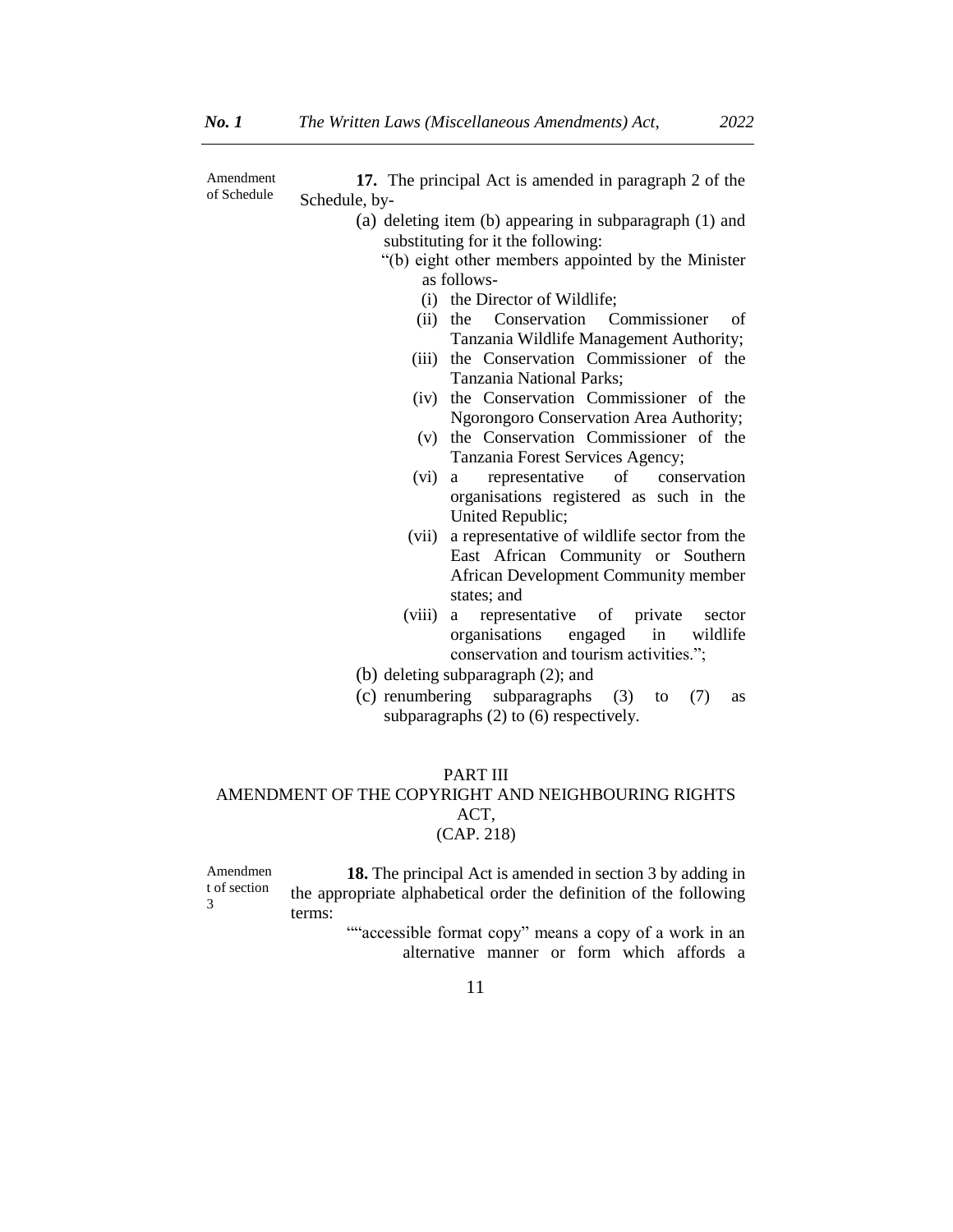beneficiary person ease of access to the work feasibly and comfortably, and includes braille, audio, digital format, large font or other appropriate technology;

"authorised entity" means an entity that is authorised or recognised by the Copyrights Society of Tanzania to provide education, instructional training, adaptive reading or information access to beneficiary persons on a non-profit basis, and includes a public institution or non-profit organisation that provides the same services to beneficiary persons as one of its primary activities or institutional obligations;

"beneficiary person" means a person who:

(a) is blind;

- (b) has a visual impairment or a perceptual or reading disability which cannot be improved to give visual function substantially equivalent to that of a person who has no such impairment or disability and so is unable to read printed works to substantially the same degree as a person without an impairment or disability; or
- (c) is otherwise unable, through physical disability, to hold or manipulate a book or to focus or move the eyes to the extent that would be normally acceptable for reading; regardless of any other disabilities;".

Amendmen t of section 12

**19**. The principal Act is amended in section 12(1) by adding immediately after paragraph (h) the following:

- "(i) the reproduction, by an authorised entity or a beneficiary person, of a published work for visually impaired persons in an accessible format including those available in digital form, museum, archives and libraries;
	- (j) the distribution of a published work in an accessible format by an authorised entity or a beneficiary person, exclusively to visually impaired persons.".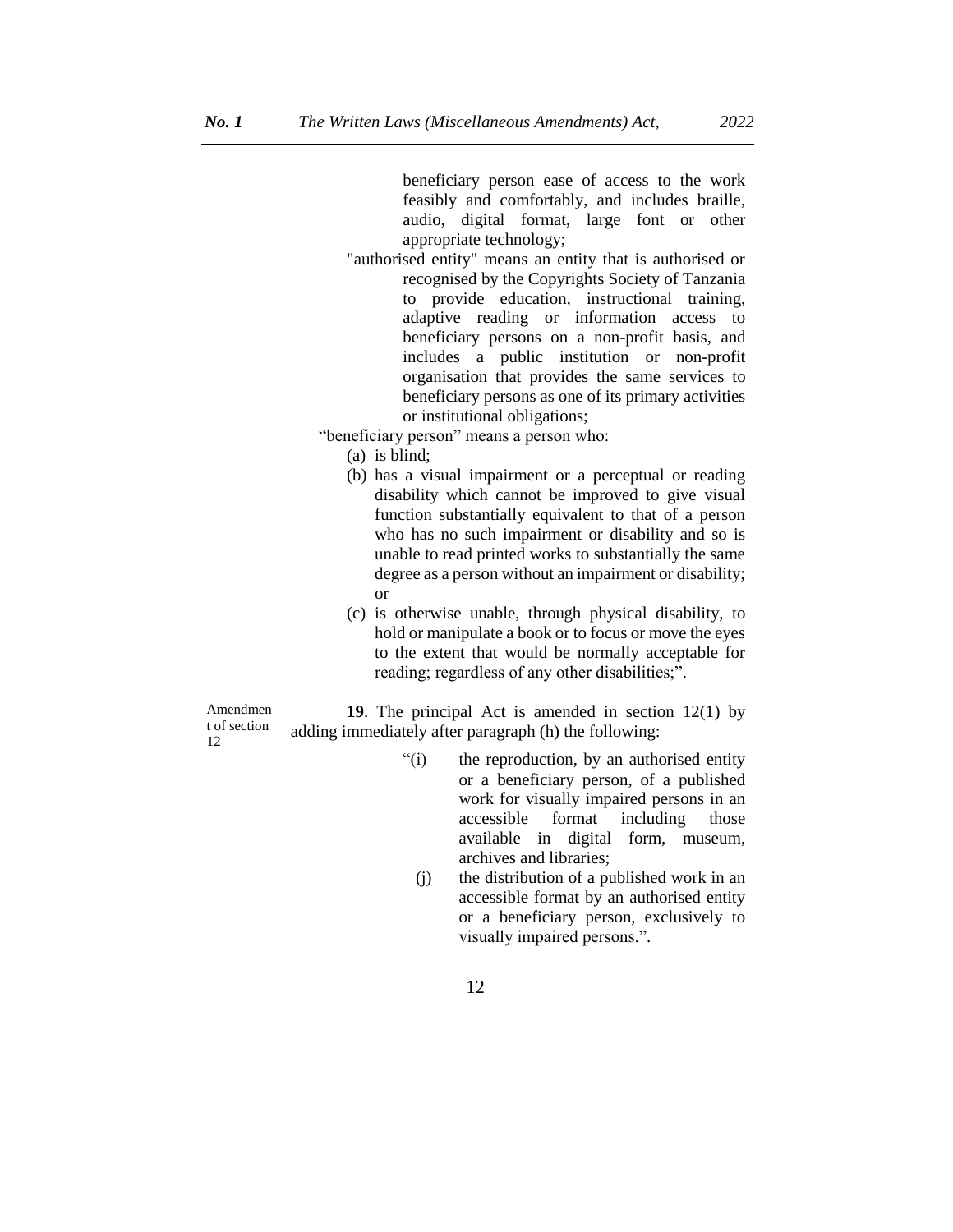Addition of sections 12A and **20**. The principal Act is amended by adding immediately after section 12 the following:

> "Limitations for accessible format copies

12B

**12A**.-(1) For the purpose of paragraphs (i) and (j) of section 12(1), an authorised entity may, without the authorisation of the owner of copyright, reproduce an accessible format copy for the benefit of a person with disability, distribute that accessible format copy to a person with a disability by any means, including by noncommercial lending or by digital communication by wire or wireless means, and undertake any intermediate steps for the reproduction or distribution where the following conditions are met:

- (a) the person intending to undertake any activity under this subsection must have lawful access to the copyright work or a copy of that work;
- (b) the copyright work must be converted into an accessible format copy, which may include any means necessary to create such accessible format copy but which does not introduce changes other than those needed to make the work accessible to a person with a disability;
- (c) the accessible format copies are distributed exclusively for use by beneficiary persons; and
- (d) the activity under this subsection shall be undertaken on a non-profit basis.

(2) A beneficiary person or a person serving a beneficiary person may reproduce an accessible format copy of a work for the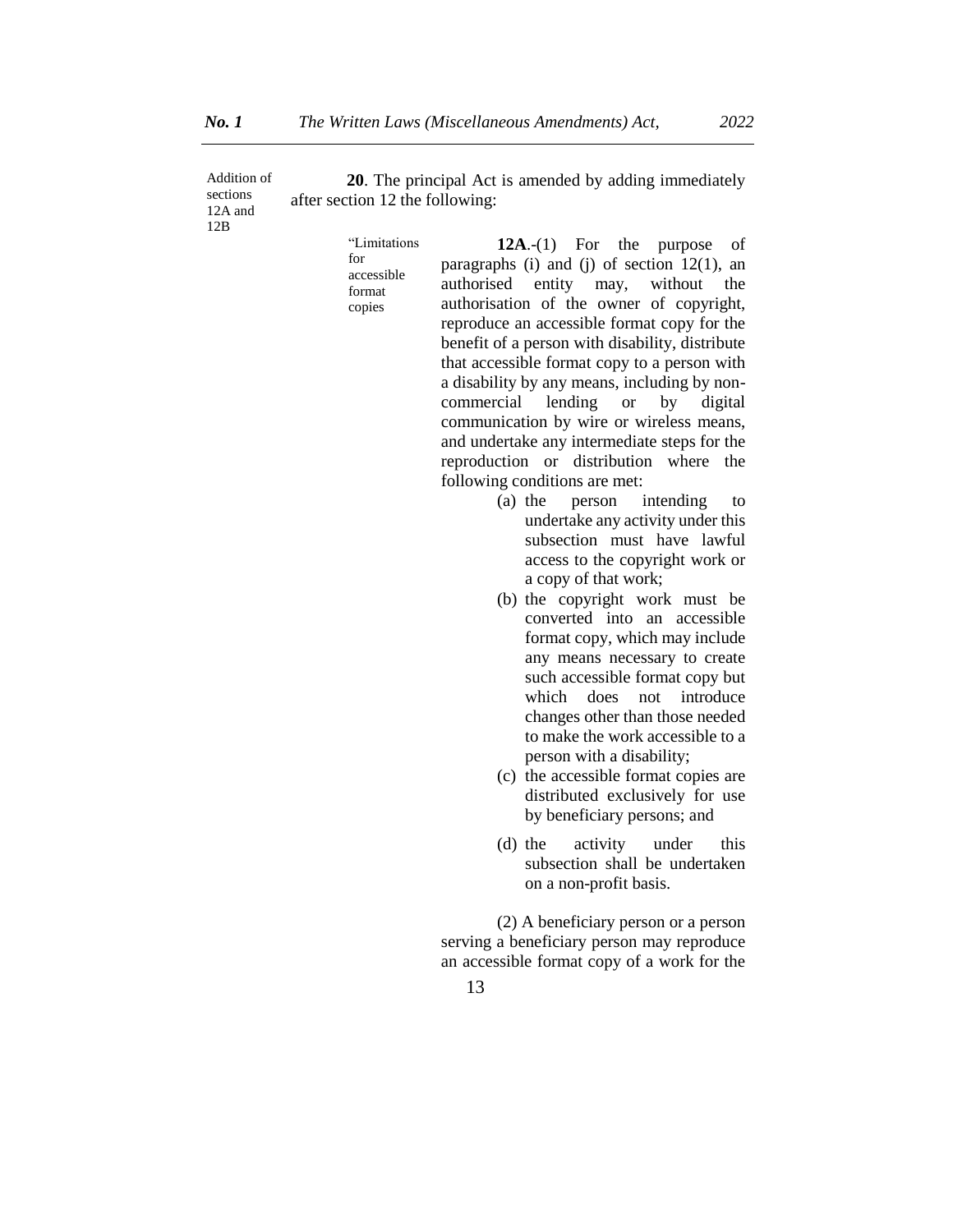personal use of the beneficiary person or otherwise may assist the beneficiary person to make and use accessible format copies where the beneficiary person has lawful access to that work or copy of that work.

**Conditions** for import or export of accessible format copies

**12B**.-(1) A person with a disability or a person that serves persons with disabilities may, without the authorisation of the owner of copyright, export to or import from another country any work of an accessible format copy provided he undertakes such activity on a non-profit basis.

(2) A person who imports works in accessible format for reproduction or distribution shall ensure that the content of the imported work is in conformity with moral, values and culture of Tanzania.".

### PART IV AMENDMENT OF THE CRIMINAL PROCEDURE ACT, (CAP. 20)

Construction Cap. 20 **21.** This Part shall be read as one with the Criminal Procedure Act, hereinafter referred to as the "principal Act". Amendment of section 2 **22.** The principal Act is amended in section 2 by inserting in its appropriate alphabetical order the following definition: ""*amicus curiae*" means a person not party to criminal proceedings but has been requested by the court to assist it by providing information or advice regarding any questions of law or fact in the subject matter;". Amendment of section 4 **23**. The principal Act is amended in section 4 by adding immediately after subsection (2) the following: "(3) Notwithstanding subsection (2), where a matter is of a civil, administrative or criminal nature, as the case may be, exhaustion of the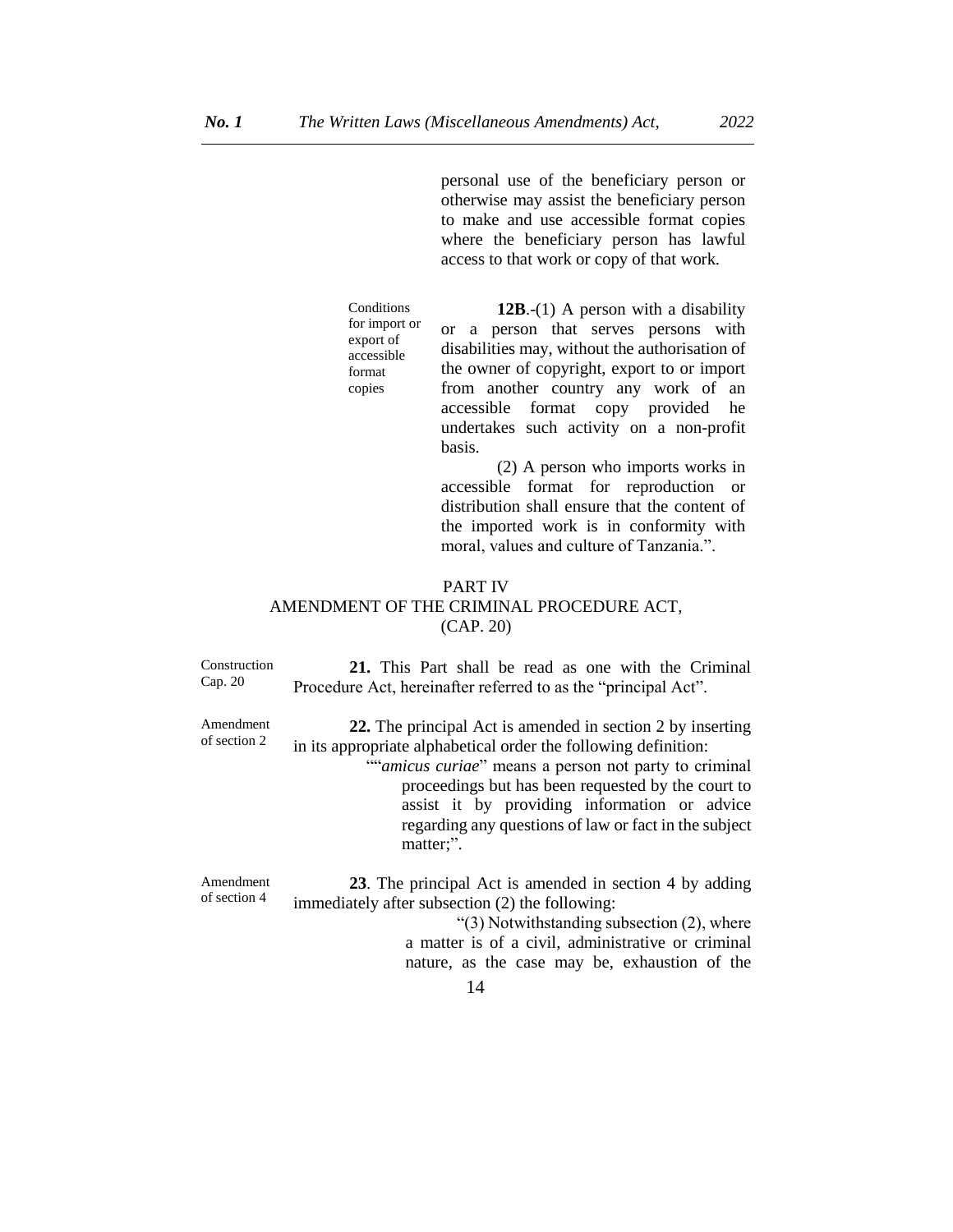remedies in civil or administrative domains shall be mandatory prior to the invocation of the criminal process in accordance with this Act.".

Amendment of section 91 **24.** The principal Act is amended in section 91 by adding immediately after subsection (2) the following:

> "(3) Where the accused is discharged under subsection (1) he shall not be rearrested and charged on the same facts unless there is sufficient evidence and that the hearing proceedings shall commence on his first appearance before the court.".

Amendment of section 98  **25.** The principal Act is amended in section 98 by adding the words "provided that such arrest shall abide to the terms stipulated under section 131A of this Act" immediately after the word "facts" appearing at the end of paragraph (a).".

Addition of section 131A

on

**26.** The principal Act is amended by adding immediately after section 131 the following:

> "Completi on of investigati **131A.-(1)** Notwithstanding the provisions of this Act and any other written law for the time being in force relating to filing of charges in court, except for serious offences and offences triable by the High Court, no charge shall be filed in court before investigation is completed.

> > (2) Where investigation is not completed, a person suspected to have committed an offence other than that which is stipulated under subsection (1), shall be subjected to a police bond or bail in accordance with the provisions of this Act.

> > (3) Notwithstanding subsection (2), where a police officer is of the opinion that an offence committed falls under the provisions of section 170(6) of this Act, he shall compound the offence accordingly.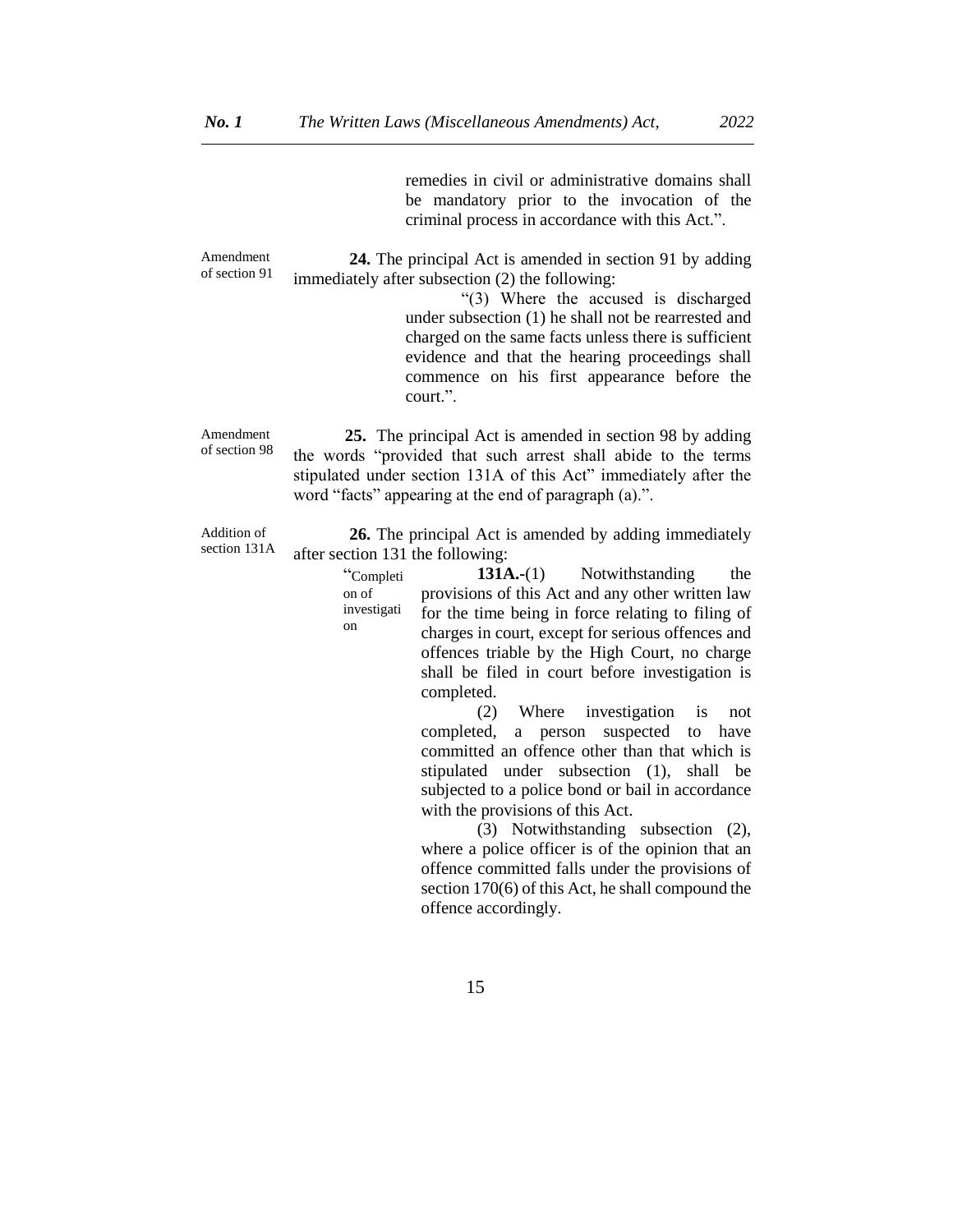|                                 | (4) For the purposes of this section<br>"serious offence" means an offence of causing<br>grievous bodily harm, rape, divulging public<br>security, armed robbery, human trafficking,<br>unlawful possession of arms or ammunition,<br>trafficking in drugs, unlawful possession of<br>government trophy and any other offence triable<br>by the High Court.". |
|---------------------------------|---------------------------------------------------------------------------------------------------------------------------------------------------------------------------------------------------------------------------------------------------------------------------------------------------------------------------------------------------------------|
| Repeal of<br>section 174        | 27. The principal Act is amended by repealing section 174.                                                                                                                                                                                                                                                                                                    |
| Amendment<br>of section<br>194D | 28. The principal Act is amended in section 194D by<br>adding immediately after subsection (5) the following:<br>"(6) Where conviction is entered in<br>accordance with subsection (5), the court shall                                                                                                                                                       |
|                                 | proceed to sentence the accused person in<br>accordance<br>with<br>the<br>plea<br>agreement<br>notwithstanding the sentence specified by the<br>provisions of the applicable law.".                                                                                                                                                                           |
| Amendment<br>of section<br>194F | 29. The principal Act is amended in section 194F by<br>deleting paragraph (c) and replacing for it the following.                                                                                                                                                                                                                                             |
|                                 | "(c) possession or trafficking in narcotic drugs whose<br>market value is above one hundred million<br>shillings, and for the purpose of narcotic drugs<br>which have not been valuated-<br>(i)<br>narcotic<br>drugs<br><b>or</b><br>psychotropic<br>substances weighing more than one<br>kilogram;<br>precursor chemical and substance with<br>(ii)          |
|                                 | drugs related weighing more than one<br>hundred litres in liquid form or more<br>than one hundred kilograms in solid<br>form; and<br>cannabis or khat weighing not more<br>(iii)<br>than one hundred kilograms.".                                                                                                                                             |

Repeal and replacement **30.** The principal Act is amended by repealing section 265 and replacing for it the following: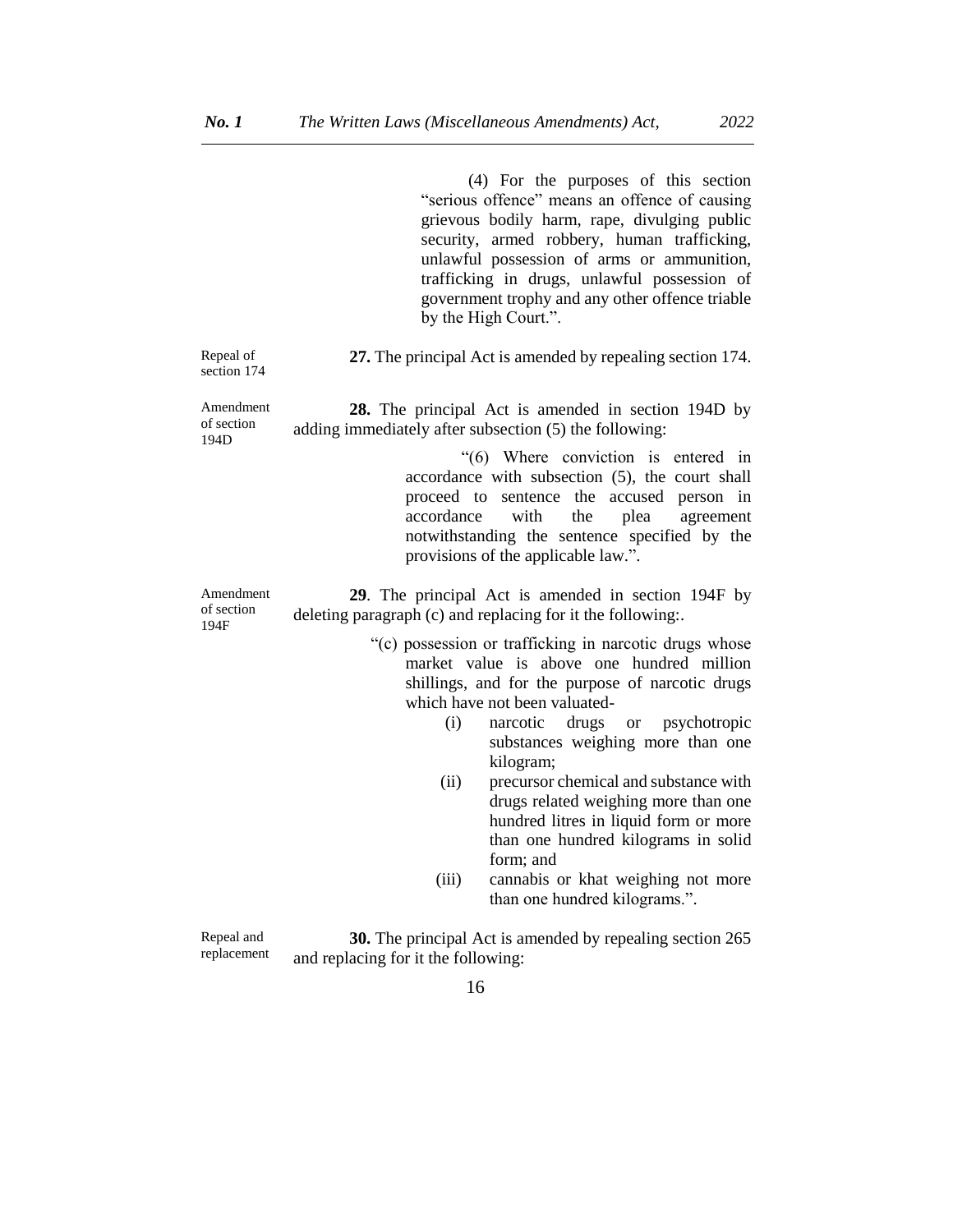| of section<br>265                              | "Proceedi<br>ngs which<br>may<br>require<br>assessors                                      | $265-(1)$ The High Court may, where it<br>considers necessary for the interest of justice, sit<br>with not less than two assessors provided that in<br>deciding the matter, the judge shall not be bound<br>by the opinions of the assessors.<br>(2) Notwithstanding subsection (1), the<br>High Court may, in any criminal proceedings,<br>use the assistance of <i>amicus curiae</i> to furnish it<br>with information or advice regarding<br>any<br>questions of law or fact.<br>(3) The Chief Justice may make rules<br>prescribing the procedure in matters involving<br>amicus curiae.". |
|------------------------------------------------|--------------------------------------------------------------------------------------------|------------------------------------------------------------------------------------------------------------------------------------------------------------------------------------------------------------------------------------------------------------------------------------------------------------------------------------------------------------------------------------------------------------------------------------------------------------------------------------------------------------------------------------------------------------------------------------------------|
| Repeal and<br>replacement<br>of section<br>285 | and replacing for it the following:<br>"Rules<br>regarding<br>selection<br>of<br>assessors | 31. The principal Act is amended by repealing section 285<br>$285-(1)$ The Chief Justice may make<br>rules prescribing the procedure of selection of<br>assessors.<br>$(2)$ The rules made under subsection $(1)$<br>may prescribe-<br>(a) qualification of assessors and their<br>selection;<br>(b) procedure for summing-up<br>of<br>evidence to the assessors; and<br>(c) procedure for delivery of opinion by<br>assessors.".                                                                                                                                                              |
| Amendment<br>of section<br>299                 |                                                                                            | 32. The principal Act is amended in section 299 by deleting<br>the phrase "in the case of a trial re-summon the witnesses and<br>recommence the trial; save that in any trial the accused may, when<br>the second judge commences his proceedings, demand that the<br>witnesses or any of them be re-summoned and reheard and shall be<br>informed of such right by the second judge when he commences<br>proceedings" appearing at the end of subsection (1) and substituting                                                                                                                 |

Repeal and replacement

**33.** The principal Act is amended by repealing section 395 and replacing for it the following:

for it the phrase "in the case of a trial, and if he considers it necessary, re-summon the witnesses and re-commence the trial".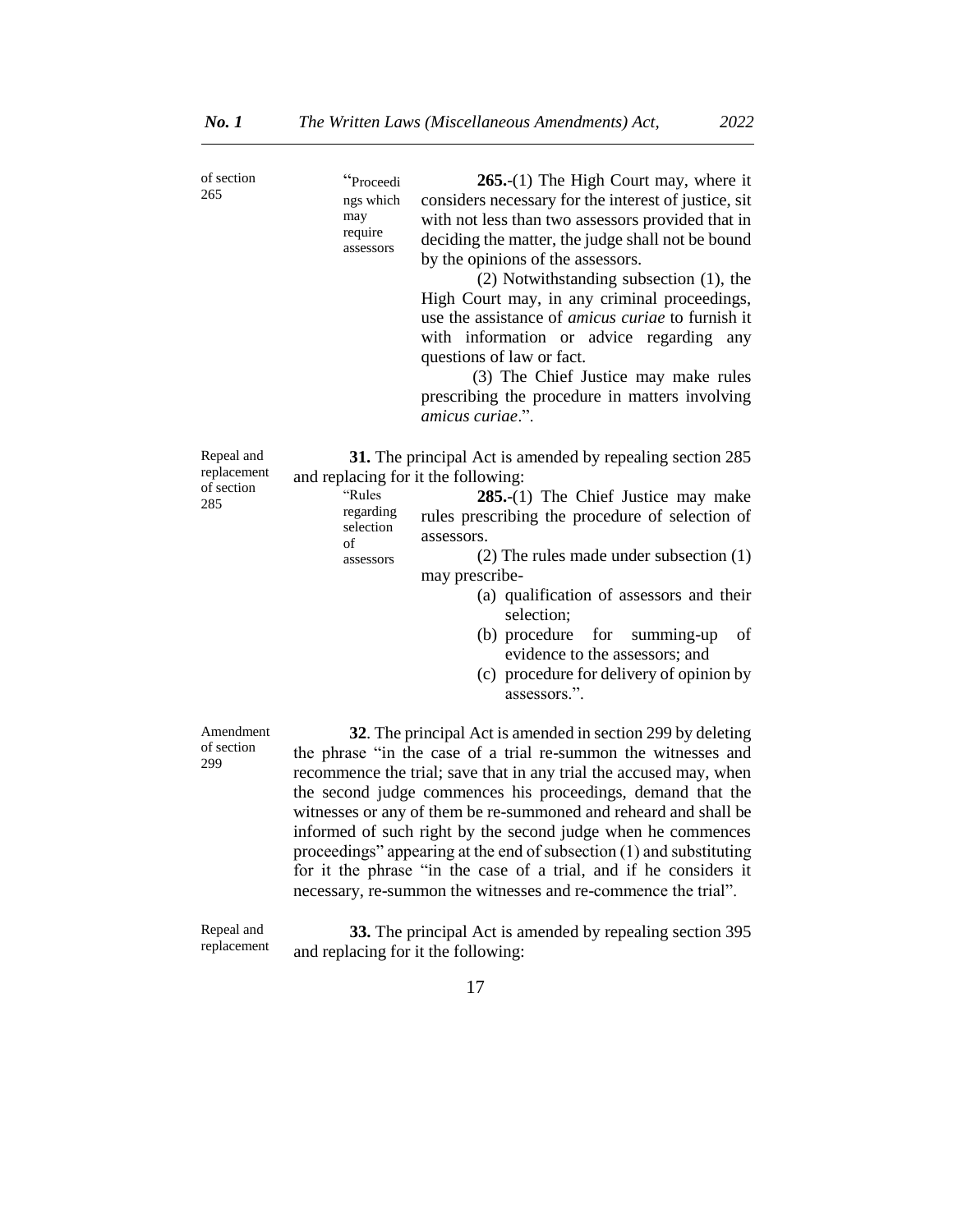| of section<br>395 | "Powers of<br>Minister to<br>make<br>regulations | $395-(1)$ The Minister may make<br>regulations for better carrying into effect of the<br>provisions of this Act.<br>(2) Notwithstanding the generality of<br>subsection (1), the regulations made under this<br>Act may provide for- |
|-------------------|--------------------------------------------------|--------------------------------------------------------------------------------------------------------------------------------------------------------------------------------------------------------------------------------------|
|                   |                                                  | (a) expenses of any prosecution witness<br>attending before the court for the<br>purposes of an inquiry, trial or other<br>proceedings under this Act;                                                                               |
|                   | Cap. 446                                         | (b) costs and other payments relating to<br>witness protection in accordance<br>Whistleblower<br>and<br>Witness<br>Protection Act;                                                                                                   |
|                   |                                                  | (c) allowances and amount payable to<br>any assessor, interpreter or <i>amicus</i><br>curiae appointed to assist the court<br>in any matter under this Act; and                                                                      |
|                   |                                                  | (d) any other matter which is required<br>to be prescribed under this Act.<br>(3) Subject to subsection (2), the                                                                                                                     |
|                   |                                                  | Minister shall, in making the said regulations,<br>consult relevant authorities in the justice chain.".                                                                                                                              |
|                   |                                                  | <b>PART V</b><br>AMENDMENT OF THE ECONOMIC AND ORGANISED CRIMES<br>CONTROL ACT,                                                                                                                                                      |

(CAP. 200)

Construction Cap. 200

**34**. This Part shall be read as one with the Economic and Organised Crimes Control Act, hereinafter referred to as the "principal Act".

Amendment of section 29

**35.** The principal Act is amended in section 29(4) by deleting the words "ten million shillings" appearing in paragraph (a) and substituting for them the words "three hundred million shillings".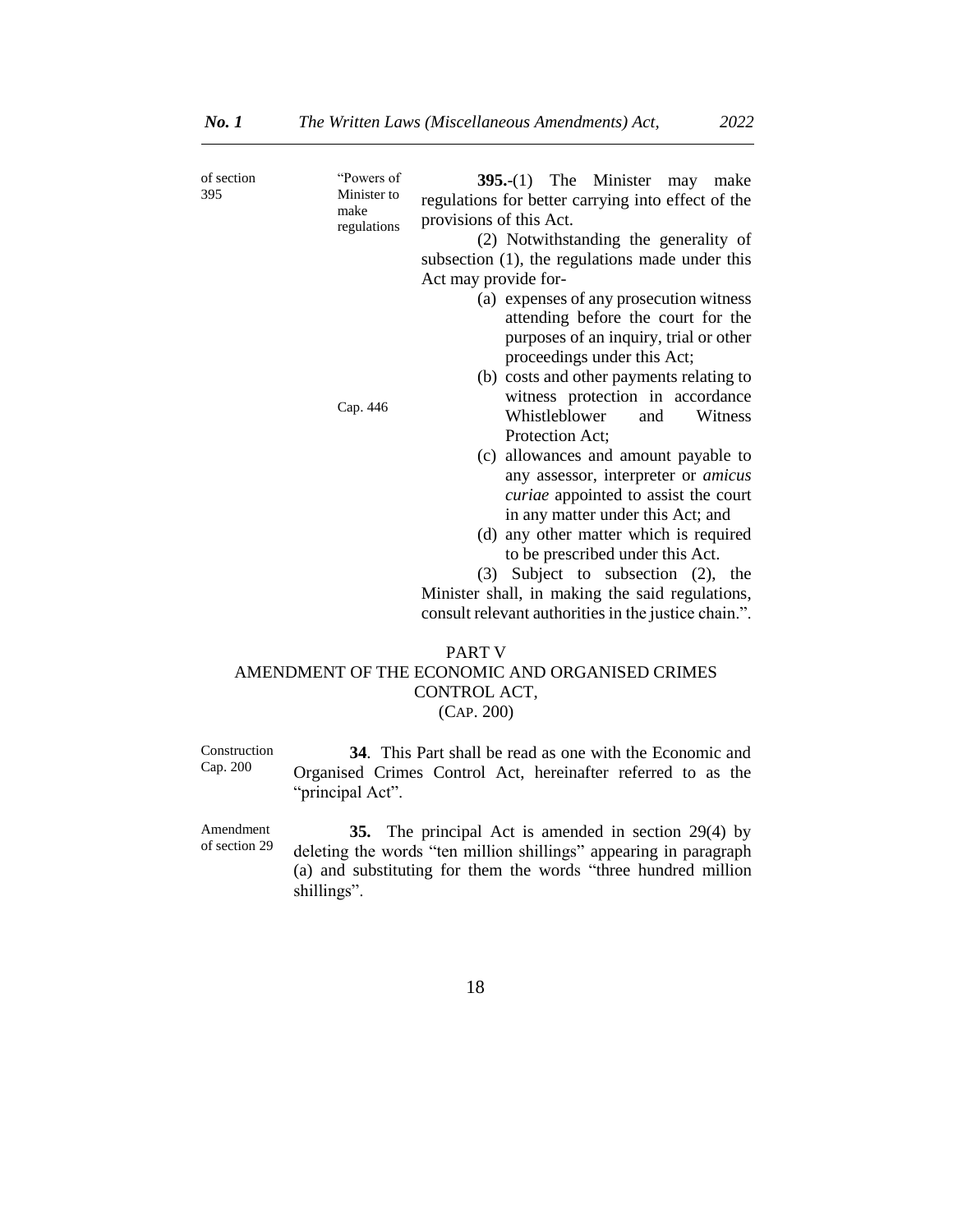#### PART VI

#### AMENDMENT OF THE NATIONAL PROSECUTIONS SERVICE ACT, (CAP. 430)

Construction Cap. 430 **36.** This Part shall be read as one with the National Prosecutions Service Act, hereinafter referred to as "the principal Act". Amendment of section 5 **37.** The principal Act is amended in section 5- (a) in subsection (1) by deleting the words "or employ" appearing immediately after the word "appoint"; (b) by deleting subsection (2) and substituting for it the following: "(2) The Deputy Director of Public Prosecutions shall be- (a) responsible for recruitment of all employees of the Service in accordance with laws governing public service; (b) the accounting officer and responsible for managing day to day affairs within the Service; (c) the disciplinary authority of employees of the Service in accordance with the terms of this Act and laws governing public service."; and (c) adding immediately after subsection (3) the following: "(4) The Director of Public Prosecutions may, for better performance of his functions and where circumstances so require, establish zones or offices, as the case may be, regardless of geographical boundaries.". Amendment of section 27C **38**. The principal Act is amended in section 27C, by- (a) adding immediately after subsection (2) the following: "(3) Subject to subsection (2), in Districts where there is no District Prosecutions Officer, the members of the District Criminal Justice Forum shall elect one amongst their number to be the

Chairman, who shall, subject to his continuing to be a member, hold the position until when the District Prosecutions Officer is appointed."; and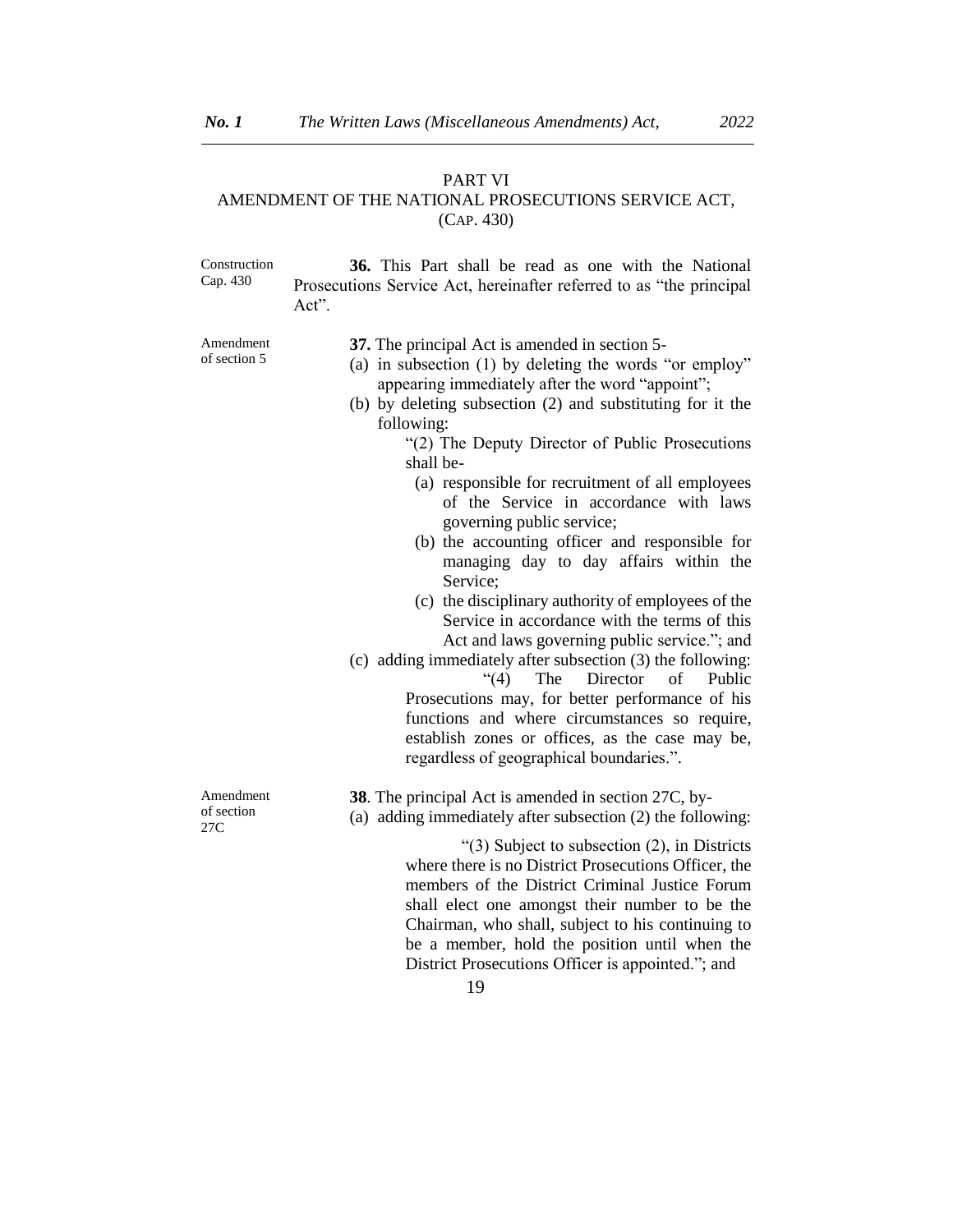(b) renumbering subsections  $(3)$ ,  $(4)$  and  $(5)$  as subsections  $(4)$ ,  $(5)$  and  $(6)$ , respectively.

## PART VII AMENDMENT OF THE NATIONAL SPORTS COUNCIL OF TANZANIA ACT, (CAP. 49)

Construction Cap.49

**39.** This Part shall be read as one with the National Sports Council of Tanzania Act, hereinafter referred to as the "principal Act".

Addition of section 6A

**40.** The principal Act is amended by adding immediately after section 6 the following:

"Establishment of Sports Development Fund **6A.-(**1) There is hereby established a Fund to be known as the Sports Development Fund or in its acronym "SDF".

> (2) The objectives of the Sports Development Fund shall be to-

- (a) facilitate and promote sports development by mobilising and receiving funds from various sources for financing sports activities;
- (b) facilitate construction, maintenance and service of sports tools, equipment and infrastructure;
- (c) support and maintain sports teams and sportsmen representing the United Republic in international competitions;
- (d) facilitate identification and development of talents of sportsmen;
- (e) enhance creation and growth of sports activities as means of employment and contribution to the national economy;
- (f) facilitate sports training to sportsmen.

(3) The sources of funds of the Fund shall consist of-

> (a) such sums of money as may be appropriated by the Parliament;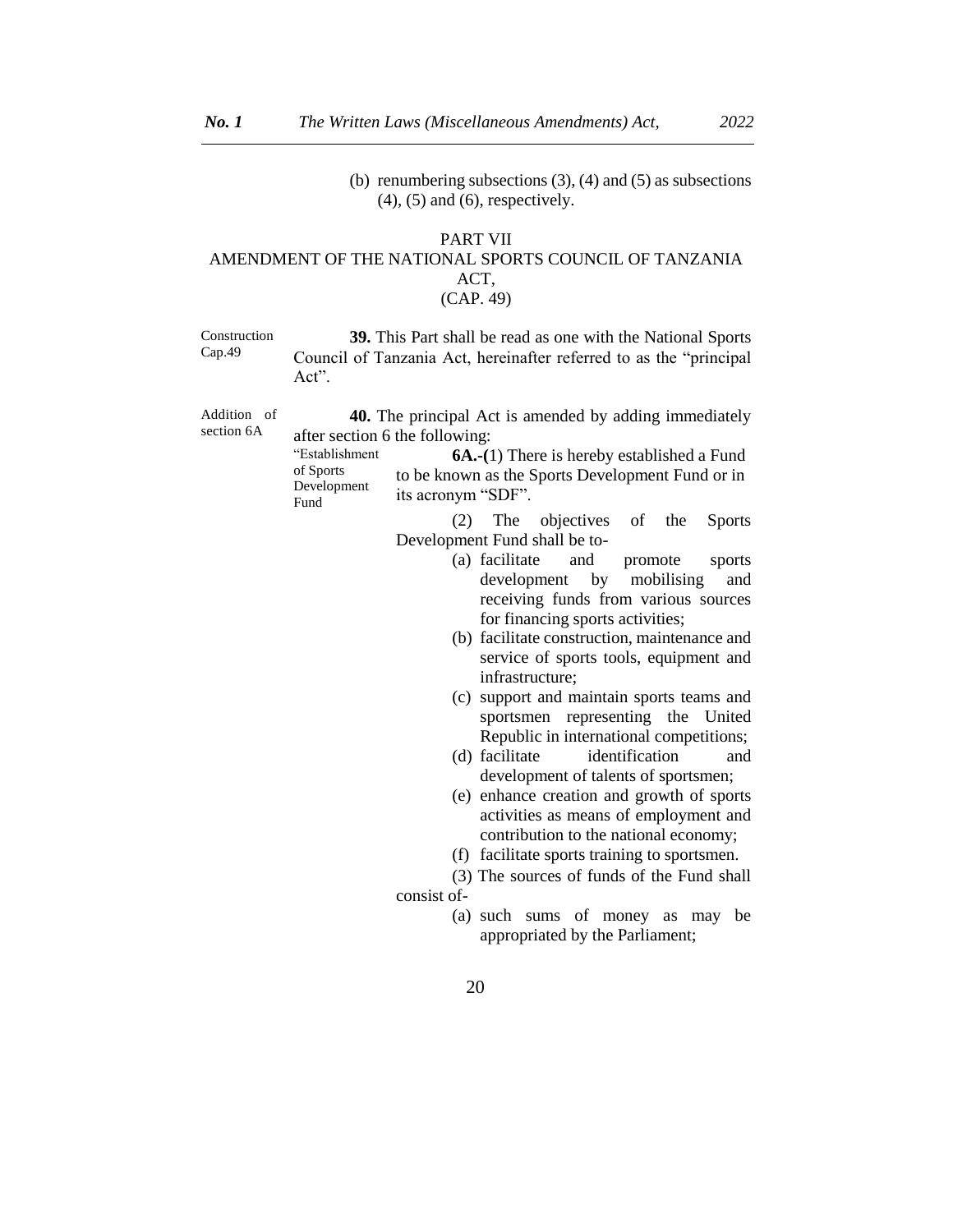- (b) five per centum of the gross gaming revenue from sports betting;
- (c) any donation, bequest, gift or grant made or given to the Fund;
- (d) any sum or property which may in any manner become payable into the Fund.

(4) Notwithstanding subsection (3), any sum

received as grant made to the Fund shall be subject to the requirements of the Government Loans, Guarantees and Grants Act.

(5) The Secretary-General of the Council shall be the manager and accounting officer of the Fund.

439 and 410 (6) Every expenditure from the Sports Development Funds shall be made in accordance with the Public Finance Act, Budget Act, Public Procurement Act and any rules or regulations regarding administration of the Fund.

> (7) The accounts of the Fund shall be audited by the Controller and Auditor General in accordance with the Public Audit Act.

(8) The Minister may, in consultation with the Minister responsible for finance, make regulations to provide for the management, functions and operations of the Fund.".

## PART VIII AMENDMENT OF THE PENAL CODE, (CAP. 16)

Construction Cap. 16 **41.** This Part shall be read as one with the Penal Code, hereinafter referred to as "the principal Act".

> **42.** The principal Act is generally amended by- (a) deleting the phrase "two hundred shillings" wherever it appears and substituting for it the phrase "fifty thousand shillings"; and

(b) deleting the phrase "five hundred shillings" wherever it appears and substituting for it the phrase "one hundred thousand shillings".

21

General

amendment

Caps. 348,

Cap. 418

Cap. 134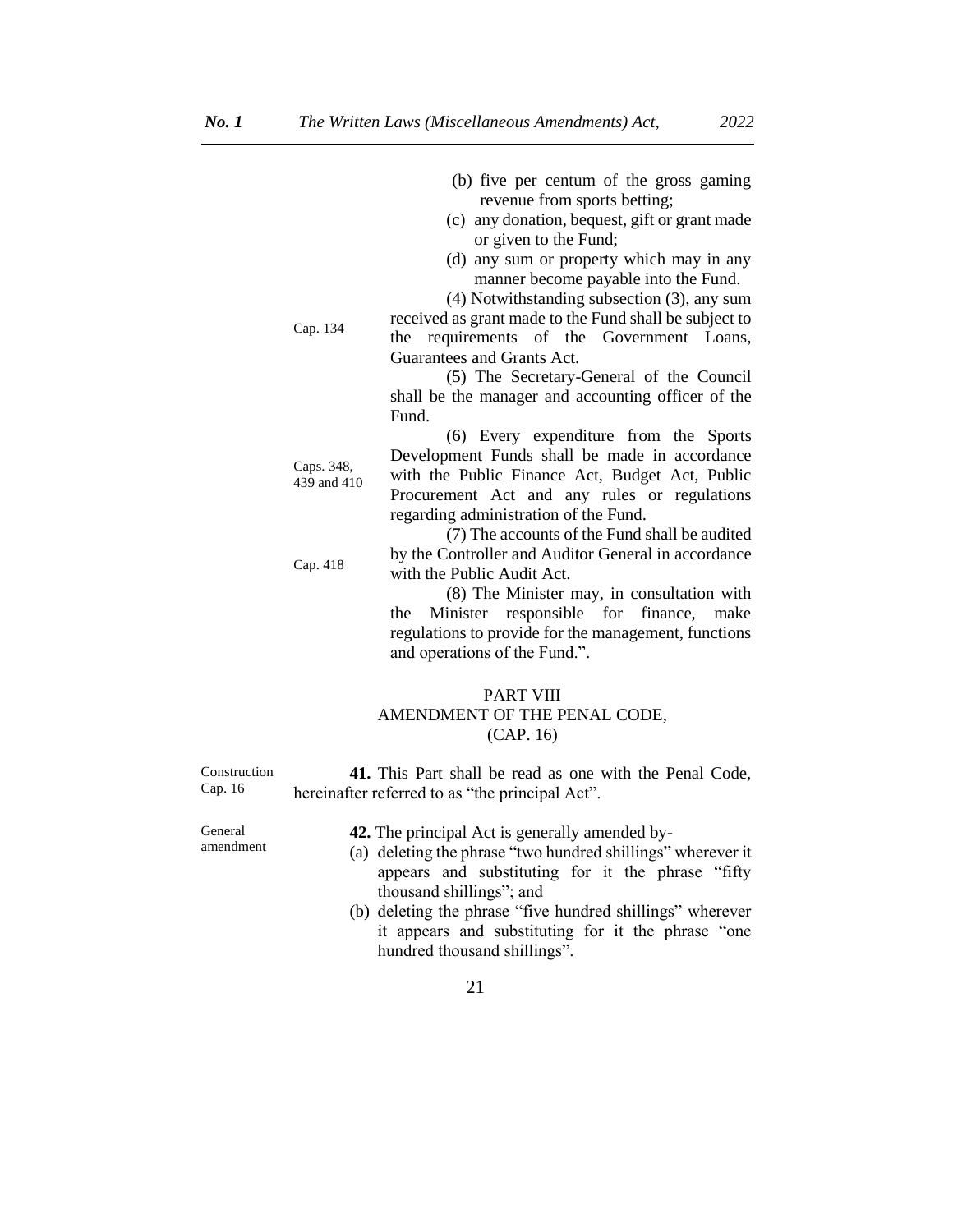| Amendment<br>of section 35      | 43. The principal Act is amended in section 35 by deleting<br>the words "two years" and substituting for them the words "five<br>years".                                                                      |
|---------------------------------|---------------------------------------------------------------------------------------------------------------------------------------------------------------------------------------------------------------|
| Amendment<br>of section 45      | 44. The principal Act is amended in section 45 by inserting<br>the words "or any other law enforcement organ" immediately after<br>the words "National Service" appearing in paragraph (a).                   |
| Amendment<br>of section 46      | 45. The principal Act is amended in section 46 by inserting<br>the words "or any other law enforcement organ" immediately after<br>the words "National Service" appearing in paragraphs (a) and (b).          |
| Amendment<br>of section 47      | 46. The principal Act is amended in section 47 by inserting<br>the words "or any other law enforcement organ" immediately after<br>the words "National Service" appearing in paragraph (c).                   |
| Amendment<br>of section 48      | 47. The principal Act is amended in section 48 by deleting<br>the word "and" between the words "negligently" and "unlawfully"<br>appearing in paragraph (b) and substituting for it the word "or".            |
| Amendment<br>of section 61      | <b>48.</b> The principal Act is amended in section 61 by inserting<br>the words "or any other law enforcement organ" immediately after<br>the words "Police Force".                                           |
| Amendment<br>of section 62      | 49. The principal Act is amended in section 62 by deleting<br>the words "seven years" appearing in the closing phrase and<br>substituting for them the words "fourteen years" appearing in<br>subsection (1). |
| Amendment<br>of section 98      | <b>50.</b> The principal Act is amended in section 98 by inserting<br>the words "to a fine not exceeding five million shillings or" between<br>the words "is liable" and the words "to imprisonment".         |
| Amendment<br>of section<br>114  | <b>51.</b> The principal Act is amended in section 114(2) by<br>deleting the words "one month" and substituting for them the words<br>"six months".                                                           |
| Amendment<br>of section<br>138C | <b>52.</b> The principal Act is amended in section $138C(1)$ by<br>deleting the word "male" appearing in paragraph (d)".                                                                                      |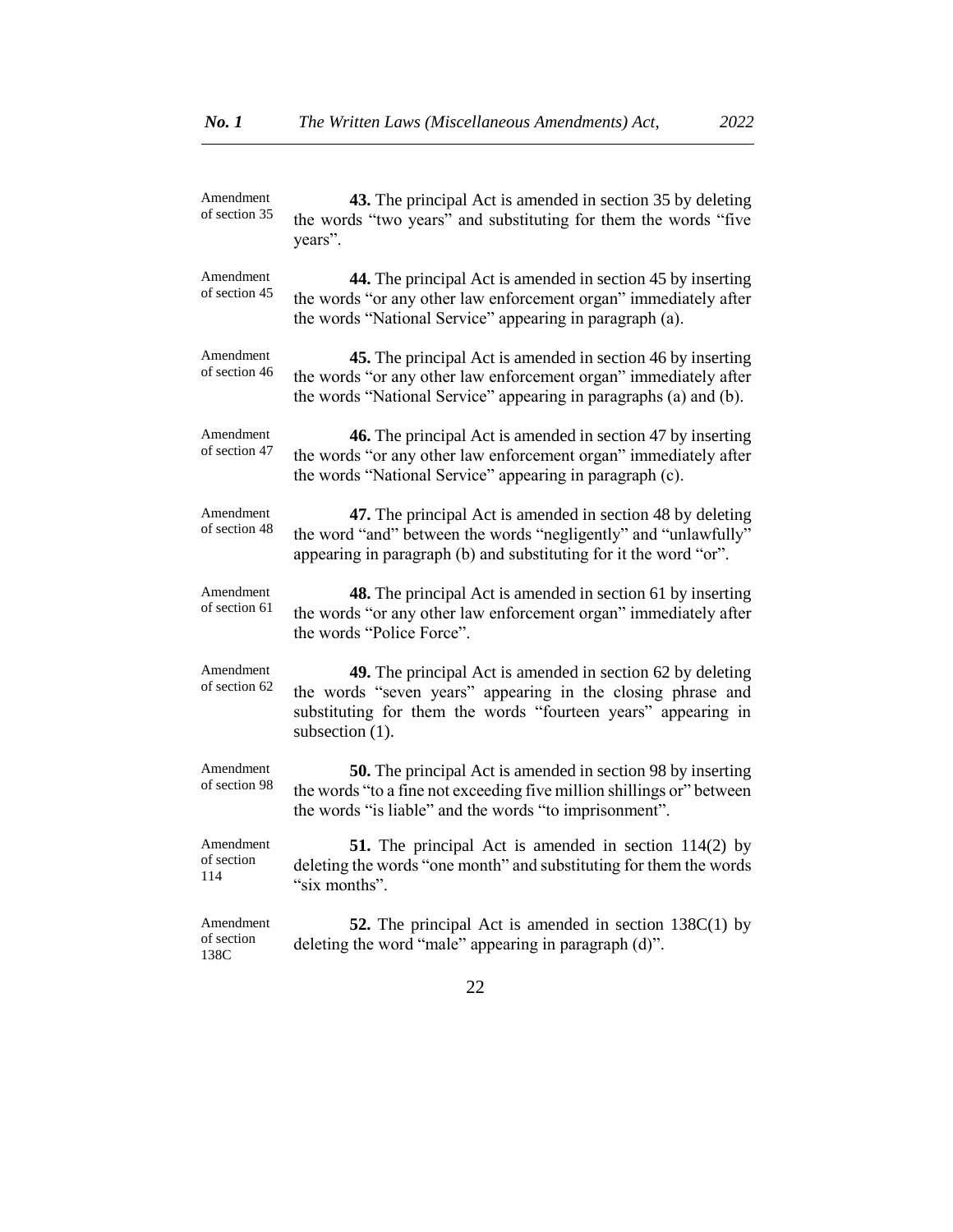| Amendment                       | 53. The principal Act is amended in section 141 by                                                                                                                                                                                                                                                                                                                                            |
|---------------------------------|-----------------------------------------------------------------------------------------------------------------------------------------------------------------------------------------------------------------------------------------------------------------------------------------------------------------------------------------------------------------------------------------------|
| of section                      | inserting the words "under the age of fifteen years" between the                                                                                                                                                                                                                                                                                                                              |
| 141                             | word "woman" and the words "to resort".                                                                                                                                                                                                                                                                                                                                                       |
| Amendment                       | <b>54.</b> The principal Act is amended in section 144(3) by                                                                                                                                                                                                                                                                                                                                  |
| of section                      | deleting the words "eighteen years" appearing in paragraphs (a) and                                                                                                                                                                                                                                                                                                                           |
| 144                             | (b) and substituting for them the words "sixteen years".                                                                                                                                                                                                                                                                                                                                      |
| Amendment                       | 55. The principal Act is amended in section 169A(2) by                                                                                                                                                                                                                                                                                                                                        |
| of section                      | deleting the words "three hundred thousand shillings" and                                                                                                                                                                                                                                                                                                                                     |
| 169A                            | substituting for them the words "one million shillings".                                                                                                                                                                                                                                                                                                                                      |
| Amendment<br>of section<br>171A | <b>56.</b> The principal Act is amended in section 171A(7) by<br>deleting the words "The Minister may" and substituting for them<br>the words "The Minister responsible for legal affairs may, in<br>consultation with the Minister responsible for finance".                                                                                                                                 |
| Amendment<br>of section<br>176A | 57. The principal Act is amended in section 176A by<br>deleting the words "five hundred shillings or, in the case of a second<br>or subsequent offence, to a fine not exceeding fifty thousand<br>shillings" and substituting for them the words "fifty thousand<br>shillings or, in the case of a second or subsequent offence, to a fine<br>not exceeding five hundred thousand shillings". |
| Amendment                       | <b>58.</b> The principal Act is amended in section 178(1) by                                                                                                                                                                                                                                                                                                                                  |
| of section                      | inserting the words "or any law enforcement organ" immediately                                                                                                                                                                                                                                                                                                                                |
| 178                             | after the words "police force".                                                                                                                                                                                                                                                                                                                                                               |
| Amendment                       | <b>59.</b> The principal Act is amended in section 207 by deleting                                                                                                                                                                                                                                                                                                                            |
| of section                      | the words "fourteen years" and substituting for them the words                                                                                                                                                                                                                                                                                                                                |
| 207                             | "eighteen years".                                                                                                                                                                                                                                                                                                                                                                             |
| Amendment                       | 60. The principal Act is amended in section 208 by deleting                                                                                                                                                                                                                                                                                                                                   |
| of section                      | the words "sixteen years" and substituting for them the words                                                                                                                                                                                                                                                                                                                                 |
| 208                             | "eighteen years".                                                                                                                                                                                                                                                                                                                                                                             |
| Amendment<br>of section<br>283  | <b>61.</b> The principal Act is amended in section 283 by<br>inserting the words "a fine of not less than five hundred thousand                                                                                                                                                                                                                                                               |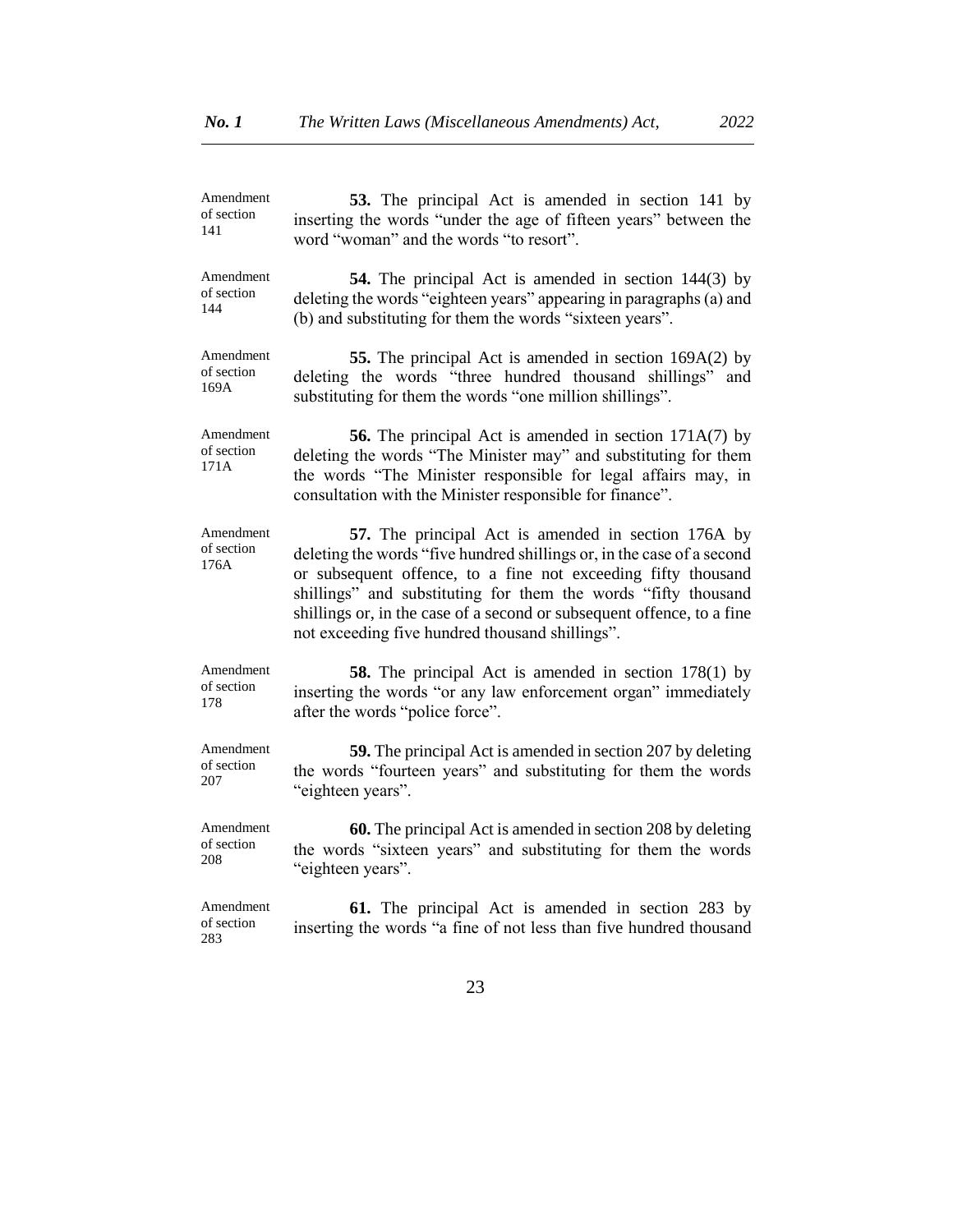shillings but not exceeding one million shillings or to" between the word "to" and the word "imprisonment". Amendment of section 284 **62.** The principal Act is amended in section 284 by deleting the words "fifty thousand shillings" and substituting for them the words "one hundred thousand shillings". Amendment of section 310 **63.** The principal Act is amended in section 310 by deleting the words "is guilty of an offence" and substituting for them the words "commits an offence and shall, on conviction, be liable to a fine of not less than one million shillings but not exceeding five million shillings or to imprisonment for a term of not less than two years but not exceeding five years or to both". Amendment of section 319 **64.** The principal Act is amended in section 319, by- (a) deleting paragraph (c); (b) renaming paragraph (d) as paragraph (c); and (c) deleting the words "imprisonment for life" appearing in the closing phrase and substituting for them the words "thirty years imprisonment". Amendment of section 321 **65.** The principal Act is amended in section 321, by- (a) inserting immediately after paragraph (a) the following: "(b) any stack of cultivated vegetable produces or of mineral or vegetable fuel;"; and (b) renaming paragraphs (b) and (c) as paragraphs (c) and (d), respectively. Amendment of section 331 **66.** The principal Act is amended in section 331 by deleting the words "is liable to imprisonment for three months or to a fine of four hundred shillings" and substituting for them the words "is liable to a fine of not less than five million shillings but not

24

exceeding ten million shillings or to imprisonment for a term of not

less than two years but not exceeding five years or to both".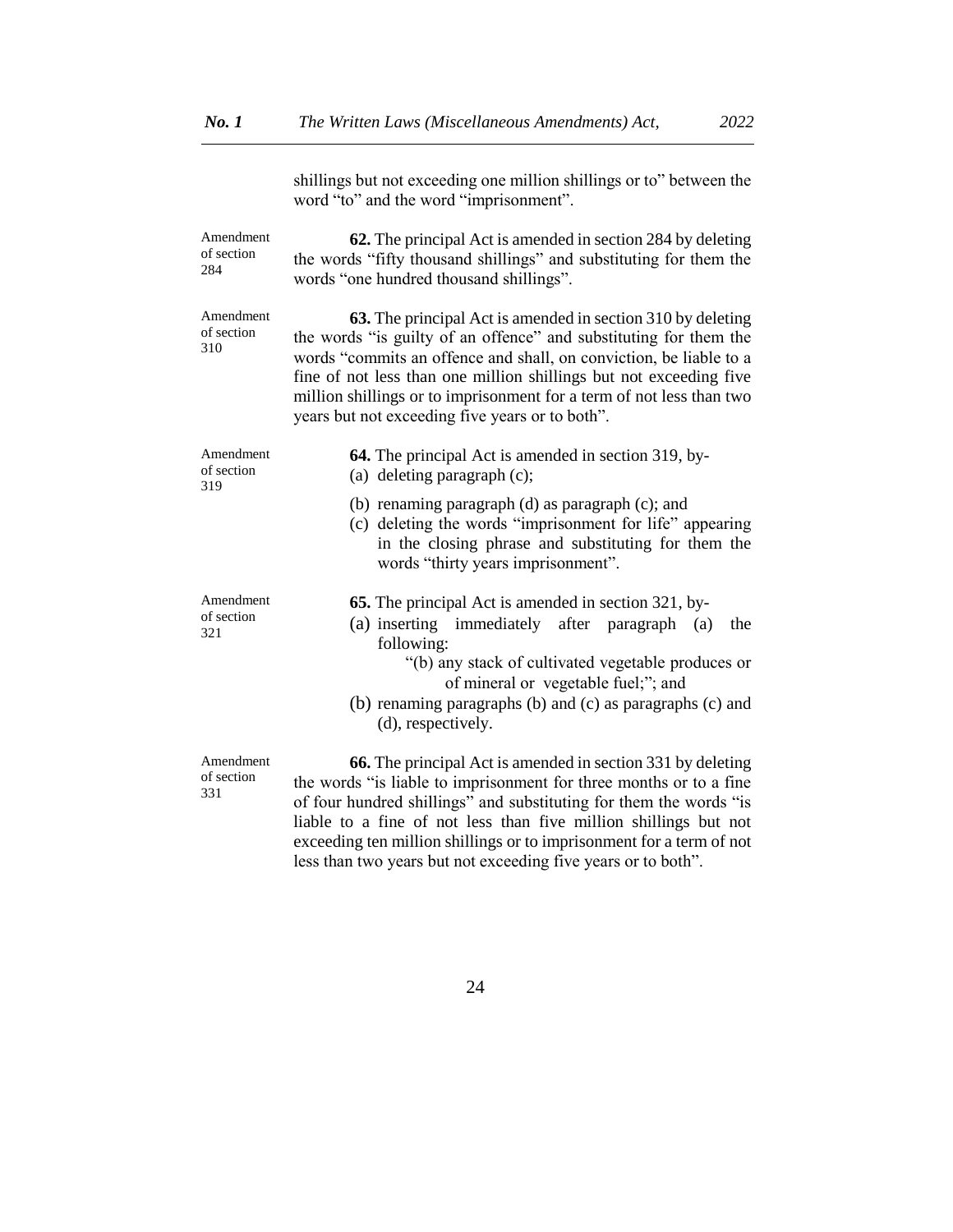## PART IX AMENDMENT OF THE UNIVERSAL COMMUNICATIONS SERVICES ACCESS ACT, (CAP. 422)

| Construction | 67. This Part shall be read as one with the Universal          |
|--------------|----------------------------------------------------------------|
| Cap. 422     | Communications Services Access Act, hereinafter referred to as |
|              | the "principal Act".                                           |

Amendment of section 7 **68**. The principal Act is amended in section 7(2) by adding the words "who shall be the Secretary" immediately after the word "Manager" appearing in paragraph (c).

Amendment of section 9 **69.** The principal Act is amended in section 9 by deleting subsections (8) and (9).

- Amendment of Schedule **70**. The principal Act is amended in the Schedule, by- (a) deleting paragraph 3; and
	- (b) renumbering paragraphs 4 to 10 as paragraphs 3 to 9 respectively.

## PART X AMENDMENT OF THE VETERINARY ACT, (CAP. 319)

Construction Cap. 319 **71.** This Part shall be read as one with the Veterinary Act, hereinafter referred to as the "principal Act".

Amendment of section 2

- **72**. The principal Act is amended in section 2, by-
- (a) adding the following definitions in the appropriate alphabetical order:
	- ""veterinary drugs" means drugs intended for use in the diagnosis, cure, mitigation, treatment or prevention of diseases in animals;
	- "veterinary outlet" means a shop where veterinary medicinal drugs are prepared and sold;";
- (b) inserting a comma and the words "retail veterinary outlet" between the words "structure" and "or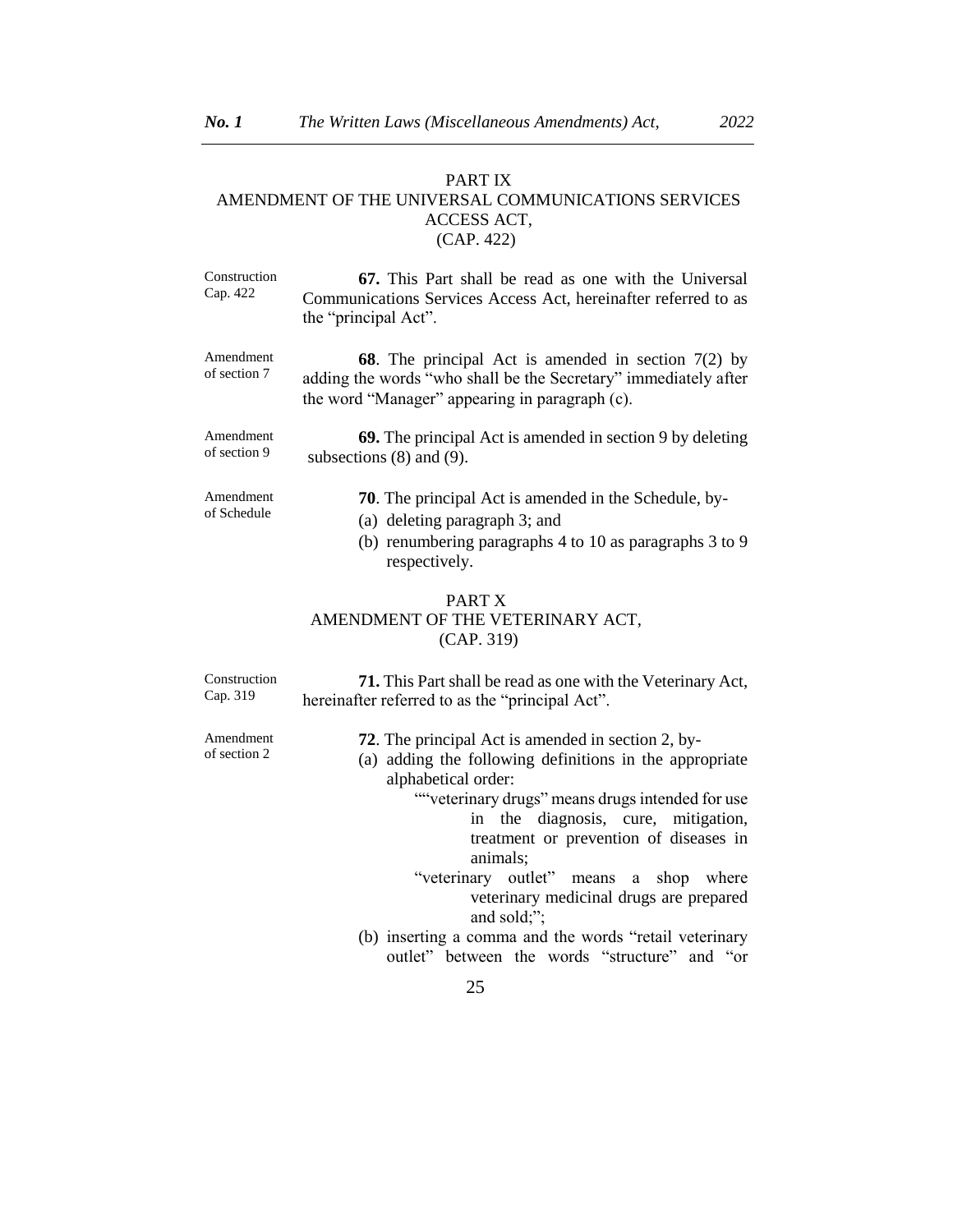ambulatory" appearing in the definition of the term "facility".

| Repeal and                   | 73. The principal Act is amended by repealing section 10                                                                                                                                                                                                                                                                                                                                                                                                                                                                                                            |
|------------------------------|---------------------------------------------------------------------------------------------------------------------------------------------------------------------------------------------------------------------------------------------------------------------------------------------------------------------------------------------------------------------------------------------------------------------------------------------------------------------------------------------------------------------------------------------------------------------|
| replacement<br>of section 10 | and replacing for it the following<br>"Designation<br>10. The Council may, for better<br>of zones and<br>implementation of the provisions of this Act,<br>appointment<br>designate zones and shall, for each zone,<br>of Assistant<br>appoint a registered veterinarian to be an<br>Registrars<br>Assistant Registrar who shall perform<br>specific duties as may be delegated to him<br>by the Registrar.".                                                                                                                                                        |
| Amendment<br>of section 15   | <b>74.</b> The principal Act is amended in section 15, by-<br>(a) inserting the words "or veterinary specialist"<br>between the words "veterinarian" and "if" appearing<br>in the opening phrase to subsection $(1)$ ; and<br>(b) inserting the words "or veterinary specialist"<br>between the words "veterinarian" and "unless"<br>appearing in subsection (3).                                                                                                                                                                                                   |
| Amendment<br>of section 16   | 75. The principal Act is amended in section 16-<br>(a) by designating the contents of section 16 as<br>subsection (1); and<br>(b) in subsection $(1)$ as designated, by-<br>(i) deleting the word "or" appearing at the end of<br>paragraph (c);<br>deleting the full stop appearing at the end of<br>(ii)<br>paragraph (d) and substituting for it a<br>semicolon and the word "or"; and<br>adding immediately after paragraph (d) the<br>(iii)<br>following:<br>"(e) the academic certificate has been<br>nullified or withdrawn by the<br>issuing institution.". |
| Amendment<br>of section 21   | <b>76.</b> The principal Act is amended in section 21 by<br>. A construit of the computer Grand in outpoint on real the three of the discovery on the c                                                                                                                                                                                                                                                                                                                                                                                                             |

of section 21

inserting the words "and perform specific functions" between the words "specific period" and the words "as may be".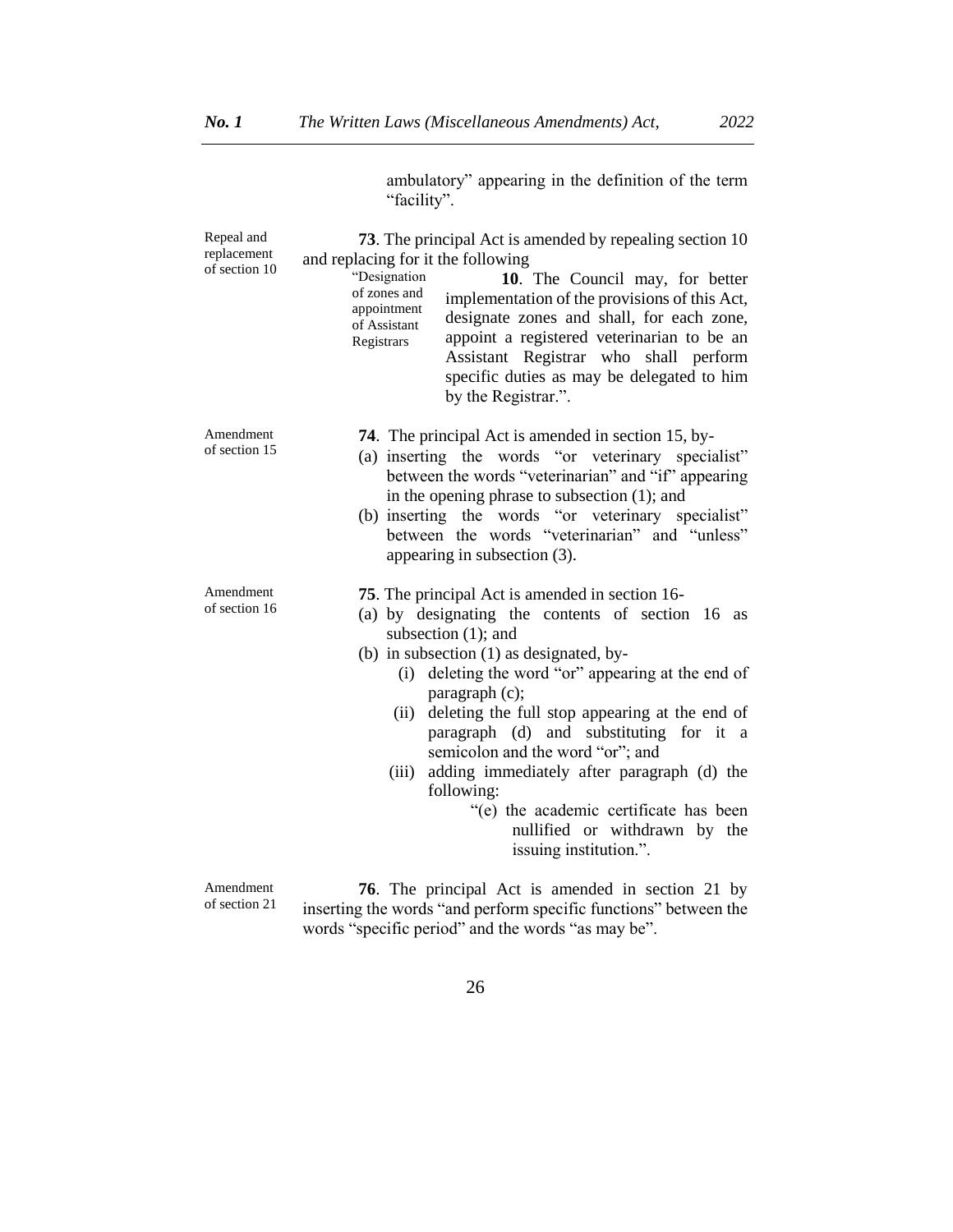| Amendment<br>of section 29 | 77. The principal Act is amended in section $29(1)$ by<br>adding the words "undergone internship training for a period of<br>not less than six months" immediately after the word "Council"<br>appearing at the end of paragraph (a).                                                                                                                                                                                                                                                     |
|----------------------------|-------------------------------------------------------------------------------------------------------------------------------------------------------------------------------------------------------------------------------------------------------------------------------------------------------------------------------------------------------------------------------------------------------------------------------------------------------------------------------------------|
| Amendment<br>of section 38 | <b>78</b> . The principal Act is amended in section 38 by adding<br>immediately after subsection (4) the following:<br>"(5) Technical support staff working in a<br>shall be paraprofessionals<br>facility<br><b>or</b><br>paraprofessional assistants.".                                                                                                                                                                                                                                 |
| Amendment<br>of section 40 | <b>79.</b> The principal Act is amended in section $40(2)$ by<br>adding the words "and type" immediately after the word<br>"location" appearing in paragraph (c).                                                                                                                                                                                                                                                                                                                         |
| Addition of<br>section 50A | <b>80</b> . The principal Act is amended by adding immediately<br>after section 50 the following:<br>"General<br><b>50A.</b> Any person who contravenes<br>penalty<br>any provision of this Act or subsidiary<br>legislation made hereunder to which no<br>specific penalty is provided commits an<br>offence and shall, upon conviction, be liable<br>to a fine not exceeding five hundred thousand<br>shillings or to imprisonment for a term not<br>exceeding six months or to both.". |
| Amendment<br>of section 52 | <b>81.</b> The principal Act is amended in section $52(2)$ , by-<br>(a) adding immediately after paragraph (j) the following:<br>"(k) operation of retail veterinary outlets and<br>storage, distribution and dispensing of<br>veterinary drugs;"; and<br>(b) renaming paragraphs (k) and (l) as paragraphs (l) and<br>(m) respectively.                                                                                                                                                  |